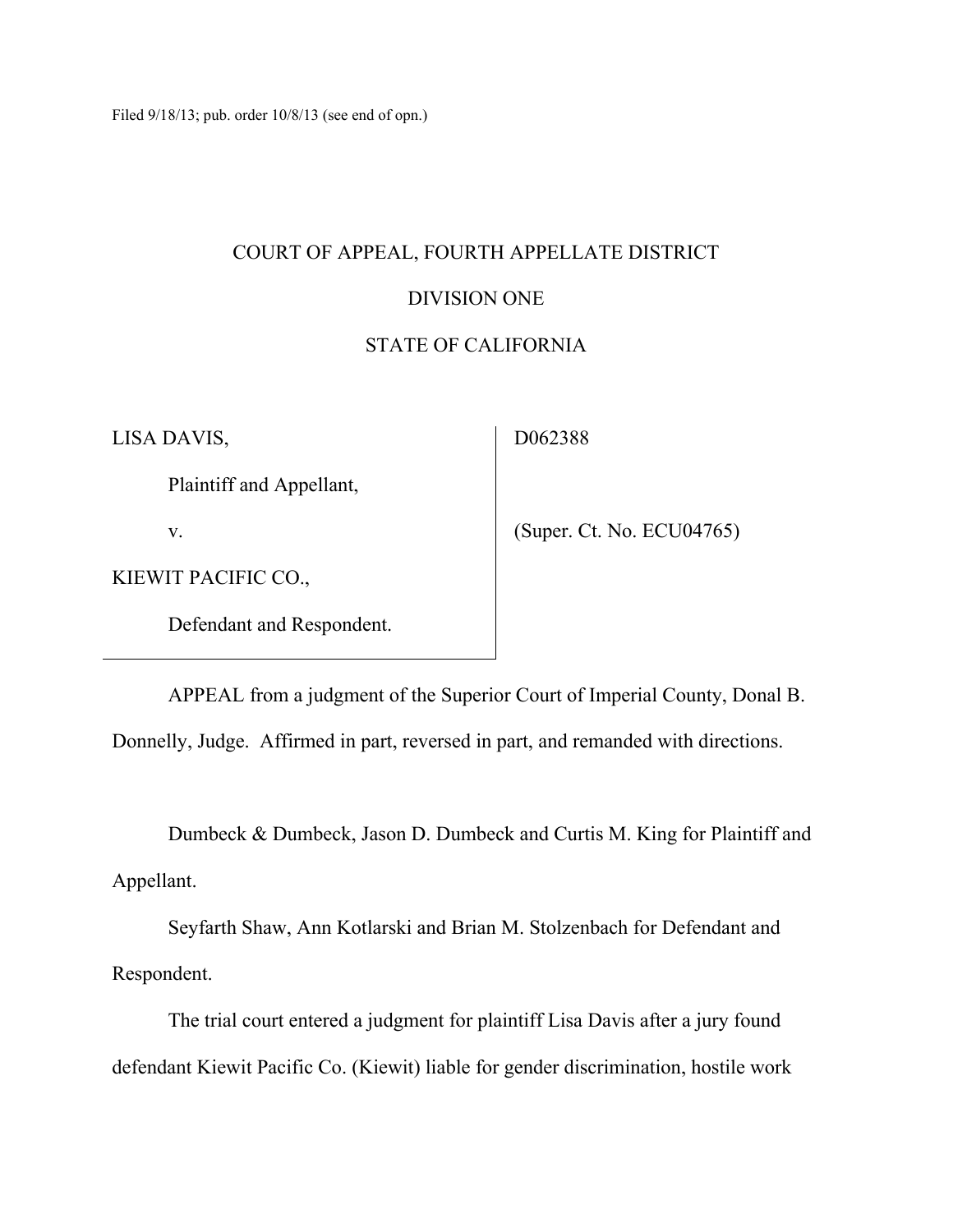environment harassment, retaliation, and failure to prevent harassment, gender discrimination, or retaliation. However, before trial, the trial court granted Kiewit's motion for summary adjudication on Davis's claim for punitive damages, concluding there were no triable issues of material fact whether a managing agent of Kiewit had engaged in or ratified any oppressive, malicious and/or fraudulent conduct against her. Davis appeals, contending the trial court erred by granting Kiewit's motion for summary adjudication on her punitive damages claim because there is a triable issue of material fact regarding whether a managing agent of Kiewit engaged in or ratified the wrongful conduct against her. As we discuss below, we conclude a triable issue of material fact exists for determination by a jury.

## FACTUAL AND PROCEDURAL BACKGROUND

 In 2007 and 2008, Davis was employed by Kiewit as a box grader operator on its \$170 million contract to excavate a 12-mile segment of the All American Canal (AAC) in Imperial County and line it with concrete (Project). At times, Kiewit had over 100 employees working on the Project during day and night shifts. Davis was one of two women who worked on the day shift excavation crew.

 While working on the Project, Davis often had difficulty accessing portable toilets. They were often located miles from the work area. Also, her foreman frequently did not take the portable toilets away for pumping and cleaning, leaving them in an unsanitary condition. Davis asked her foreman, the day shift superintendent, the night shift superintendent, and the safety officer to resolve the portable toilet problem. They

2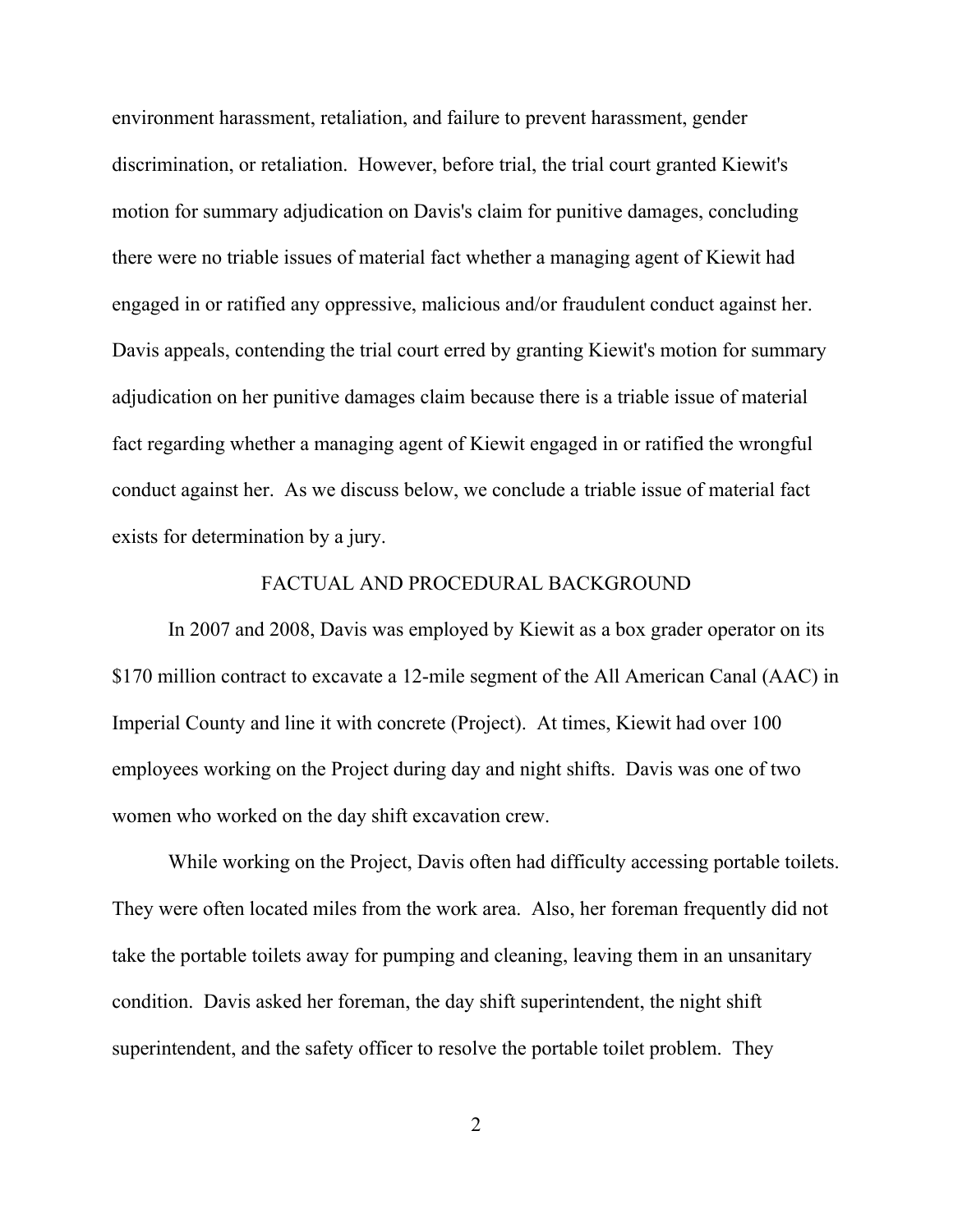disregarded her repeated requests. On one occasion, her foreman told her "to go find a bush." Davis ultimately spoke to Kyle Preedy, Kiewit's project manager for the Project, about the insufficient number of portable toilets and their location away from the job site and lack of cleanliness. Preedy was Kiewit's highest ranking employee on the site. Although Preedy told her he would look into the issues, neither he nor anyone else followed up with her regarding her concerns.

 On arriving at the job site on the morning of January 18, 2008, Davis opened the door to the women's portable toilet and saw feces smeared all over the toilet seat and a pornographic magazine placed on the toilet paper dispenser. The magazine displayed photographs of obese women engaged in sexual acts. Davis believed the feces and demeaning magazine were left in the portable toilet for her in retaliation for her complaints about the portable toilets. She immediately informed Steve Northington, her foreman, of the incident, and later that day spoke with Dave Hunt, the day shift superintendent, regarding the matter. Her coworkers stated that the night shift workers had done it. Hunt reported the incident and gave the magazine to Bob Faulk, his superior, but never learned what action was taken thereafter. Preedy apparently learned of the incident that day. However, no one apparently investigated to determine who was responsible for the incident. Thereafter, Davis's crew members would not speak to her.

 On February 21, 2008, Davis filed a complaint with Cal-OSHA regarding the availability and unsanitary conditions of Kiewit's portable toilets and Kiewit's not providing breaks. On February 27, she complained to John Lochner, Kiewit's equal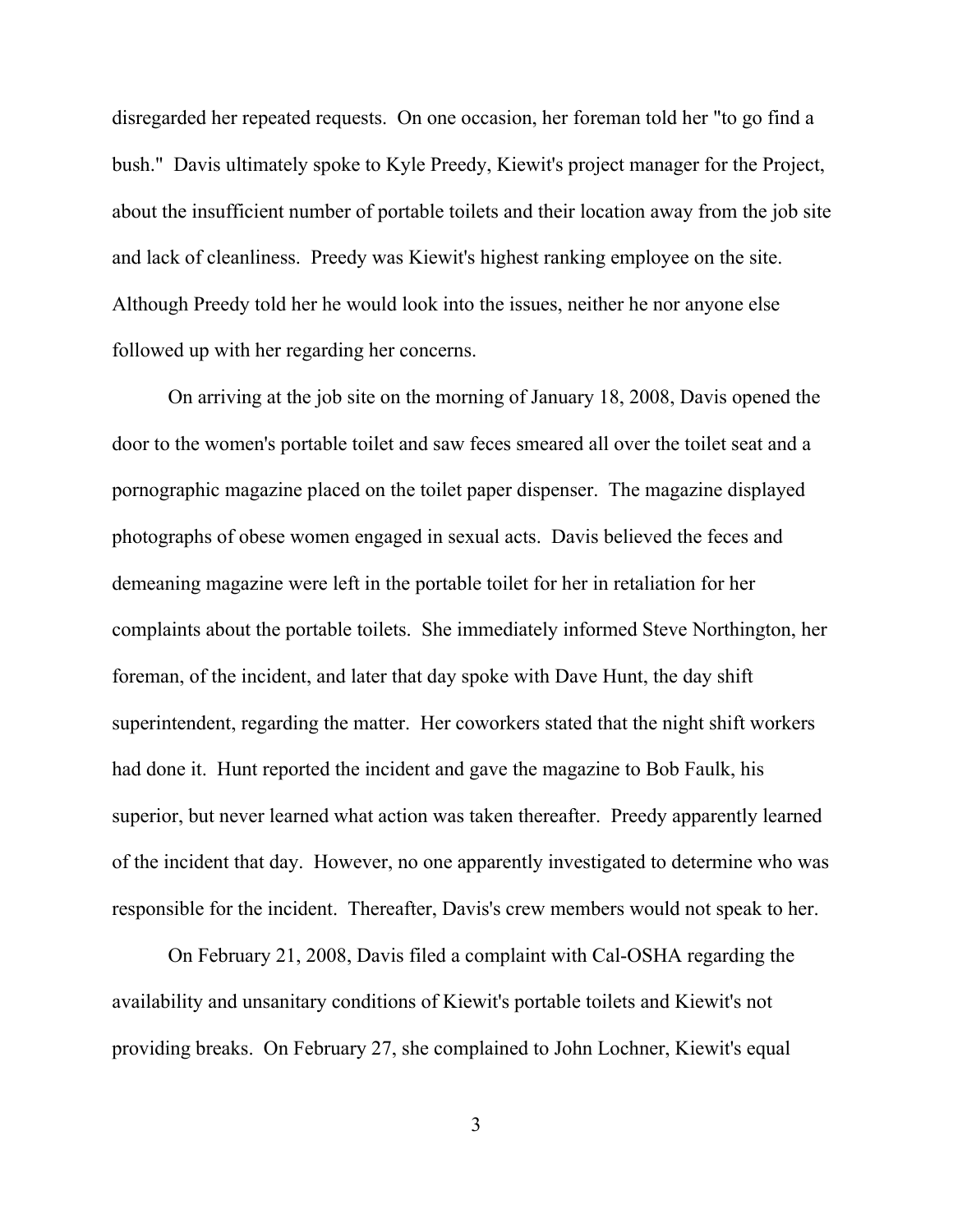employment opportunity (EEO) officer, regarding Kiewit's not providing access to sanitary portable toilets or investigating the January 18, 2008, incident. Davis told Lochner she was afraid of losing her job or other retaliation because of her complaint. However, Lochner did not take any action to prevent retaliation against Davis.

 On March 6, 2008, Kiewit laid off most of the excavation crew members, including Davis. The lay-off was a surprise to the crew members because shortly before that date Preedy had assured them they would not be laid off for a long time as there were six miles of the AAC yet to be excavated. One week after the lay-off, Kiewit began to selectively rehire excavation crew members. By the third week after the lay-off, Kiewit had rehired a full day shift; however, Davis was not rehired. Using full day and night crews, Kiewit thereafter completed excavation of the AAC by April 2010.

 In October 2008, Davis filed the instant complaint against Kiewit, alleging causes of action for discrimination, harassment, retaliation, and failure to prevent discrimination, harassment, and retaliation in violation of the Fair Employment and Housing Act (FEHA) (Gov. Code, § 12940 et seq.) and for not paying wages in violation of the Labor Code. She alleged that Kiewit's conduct was malicious and oppressive and committed and/or ratified by its managing agents to support her request for an award of punitive damages.

 Kiewit filed a motion for summary judgment or, in the alternative, summary adjudication of causes of action. It moved for summary adjudication on Davis's request for punitive damages, arguing she could not recover punitive damages as a matter of law "because no officer, director or managing agent of [Kiewit] engaged in or ratified any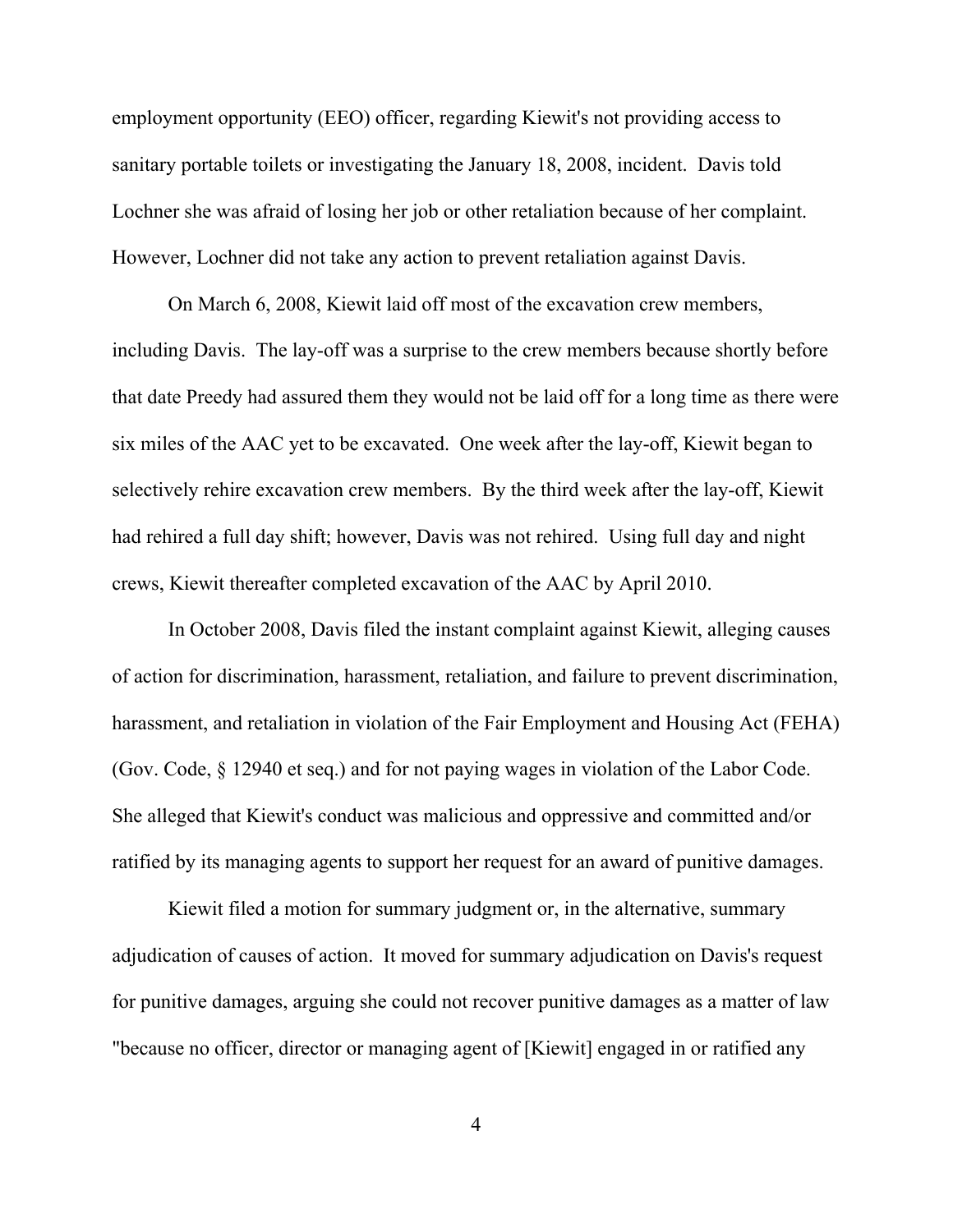oppressive, malicious, and/or fraudulent conduct against [her]." Kiewit asserted that none of the employees about whom Davis complained (e.g., Preedy and Lochner) were officers, directors or managing agents of Kiewit. In support of its motion, Kiewit submitted a revised separate statement of undisputed material facts and declarations of Preedy, Lochner and other employees asserting they did not determine Kiewit's corporate policy or have any substantial discretionary authority over decisions that determine its corporate policy.

 Davis opposed Kiewit's motion for summary judgment or, in the alternative, summary adjudication. She argued Preedy and Lochner were managing agents of Kiewit. In support of her opposition, she submitted declarations and other evidence supporting her assertion that Preedy and Lochner were managing agents of Kiewit. She also submitted a separate statement of disputed and additional material facts.

 On December 27, 2010, following a hearing on Kiewit's motion, the trial court issued a written order denying Kiewit's motion for summary judgment and motions for summary adjudication of six issues, but granting its motion for summary adjudication on Davis's request for punitive damages. The court concluded "[Davis] cannot recover punitive damages as a matter of law because no officer, director or managing agent of Kiewit engaged in or ratified any oppressive, malicious and/or fraudulent conduct against [her]. (Revised Separate Statement of Undisputed Facts, UF Nos. 123-124.)"

 Following trial on Davis's action, the jury returned special verdicts finding Kiewit liable on each of her four FEHA causes of action and determined her economic and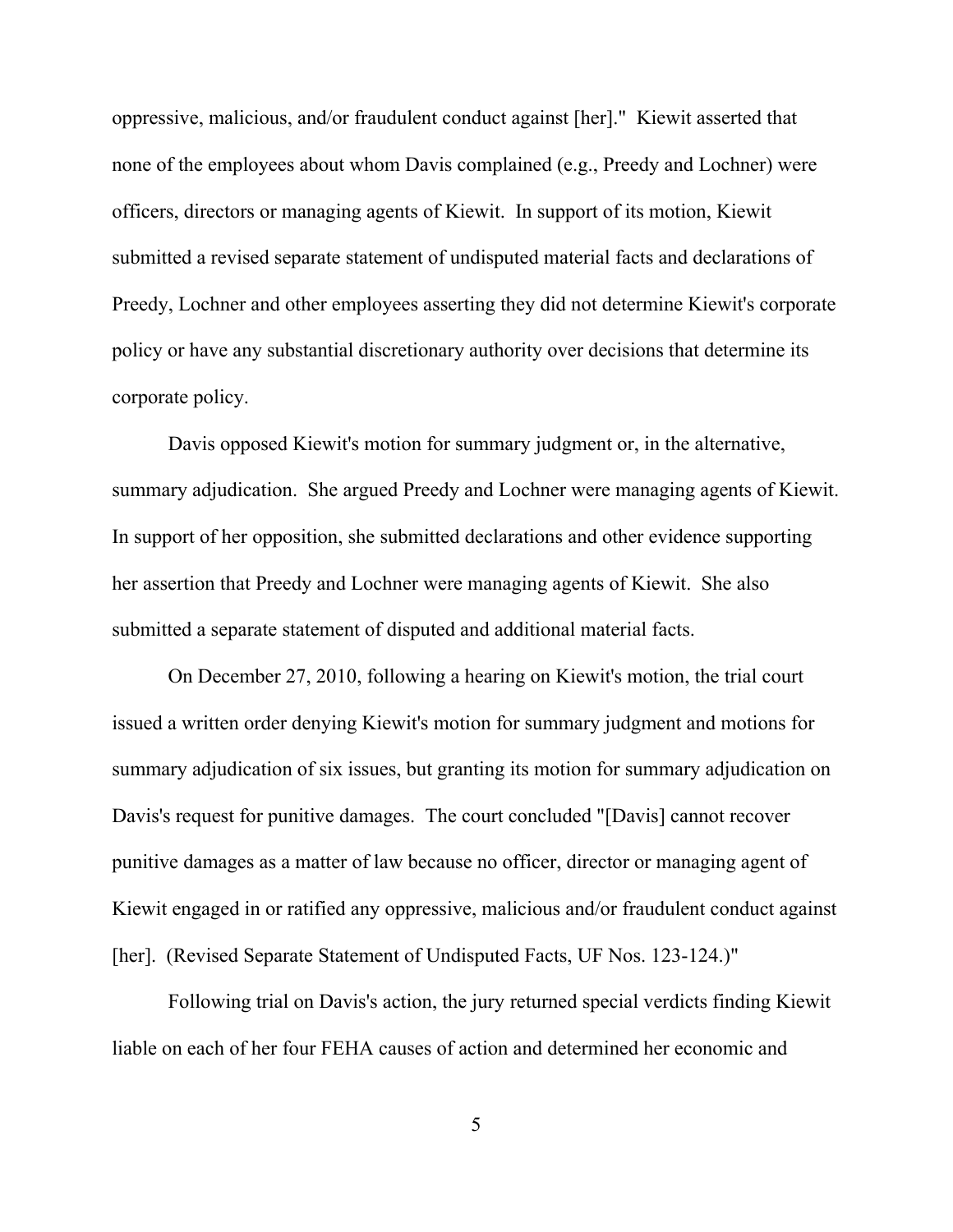noneconomic damages for each cause of action. On November 19, 2012, the trial court entered an amended judgment for Davis on the special verdicts and awarded her \$160,000 for past lost earnings and \$110,000 for noneconomic losses, for a total award of \$270,000 in damages. Davis timely filed a notice of appeal challenging the trial court's order granting Kiewit's motion for summary adjudication on her request for punitive damages.

#### **DISCUSSION**

### I

## *Summary Adjudication Standard of Review*

 A party may move for summary adjudication as to any cause of action, affirmative defense, or claim for damages. (Code Civ. Proc.,  $\S$  437c, subd. (f)(1).)<sup>1</sup> A motion for summary adjudication "shall proceed in all procedural respects as a motion for summary judgment." (§ 437c, subd. (f)(2).

 In reviewing an order granting summary adjudication of an issue, we apply the same de novo standard of review that applies to an appeal from an order granting summary judgment. (*Rehmani v. Superior Court* (2012) 204 Cal.App.4th 945, 950-951; *Certain Underwriters at Lloyd's of London v. Superior Court* (2001) 24 Cal.4th 945, 972 [appellate court correctly independently reviewed trial court's order denying summary adjudication of issue].) We now discuss that standard of review. "On appeal after a

 $\overline{a}$ 

All further statutory references are to the Code of Civil Procedure unless otherwise specified.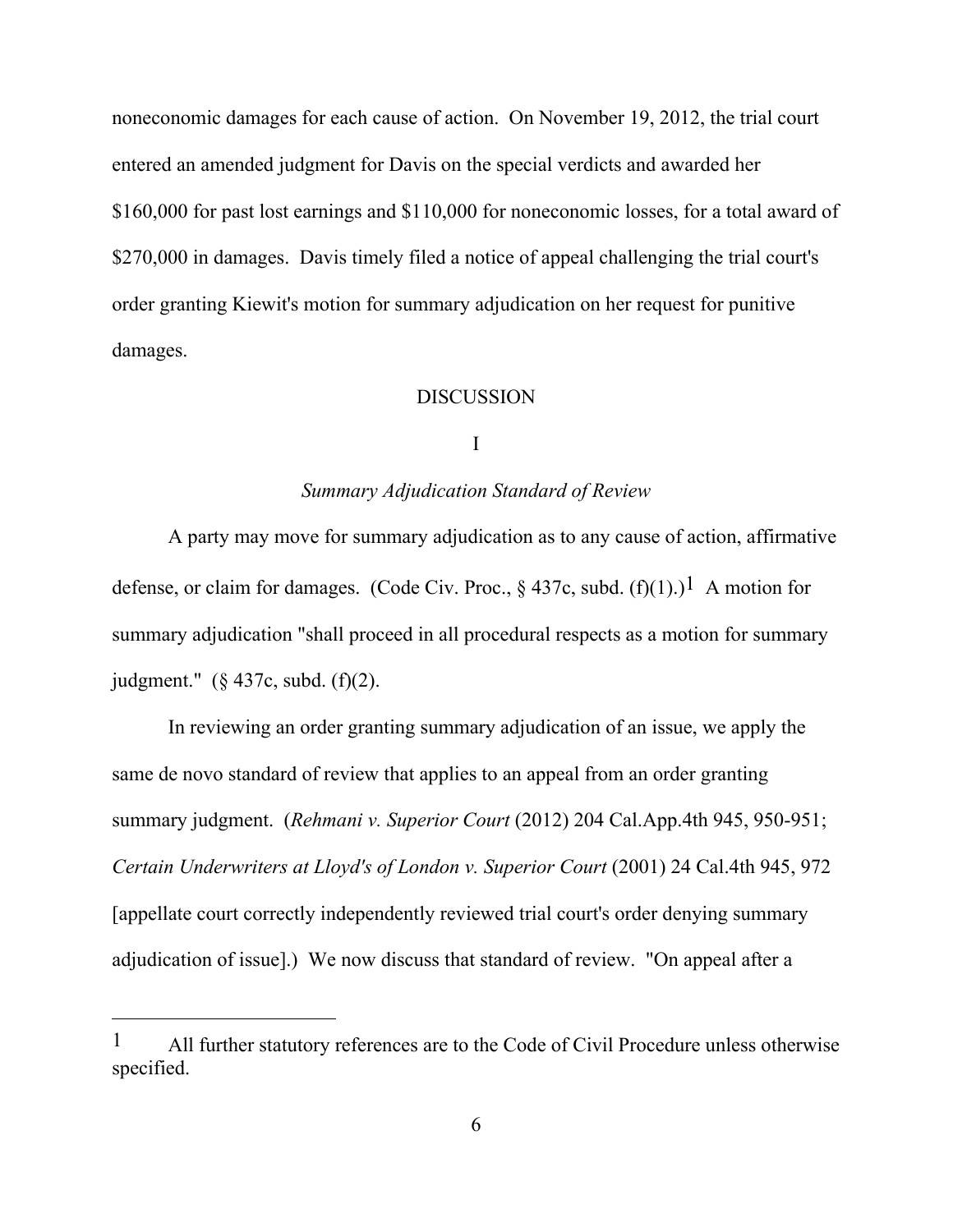motion for summary judgment has been granted, we review the record de novo,

considering all the evidence set forth in the moving and opposition papers except that to which objections have been made and sustained." (*Guz v. Bechtel National, Inc.* (2000)

24 Cal.4th 317, 334; see *Saelzler v. Advanced Group 400* (2001) 25 Cal.4th 763, 767.)

"The purpose of the law of summary judgment is to provide courts with a mechanism to

cut through the parties' pleadings in order to determine whether, despite their allegations,

trial is in fact necessary to resolve their dispute." (*Aguilar v. Atlantic Richfield Co.*

(2001) 25 Cal.4th 826, 843 (*Aguilar*).)

 *Aguilar* clarified the standards that apply to summary judgment motions under section 437c. (*Aguilar*, *supra*, 25 Cal.4th at pp. 843-857.) Generally, if all the papers submitted by the parties show there is no triable issue of material fact and the " 'moving party is entitled to a judgment as a matter of law,' " the court must grant the motion for summary judgment. (*Aguilar*, at p. 843, quoting § 437c, subd. (c).) Section 437c, subdivision  $(p)(2)$ , states:

> "A defendant . . . has met his or her burden of showing that a cause of action has no merit if that party has shown that one or more elements of the cause of action, even if not separately pleaded, cannot be established, or that there is a complete defense to that cause of action. Once the defendant . . . has met that burden, the burden shifts to the plaintiff . . . to show that a triable issue of one or more material facts exists as to that cause of action or a defense thereto. The plaintiff . . . may not rely upon the mere allegations or denials of its pleadings to show that a triable issue of material fact exists but, instead, shall set forth the specific facts showing that a triable issue of material fact exists as to that cause of action or a defense thereto."

*Aguilar* made the following observations: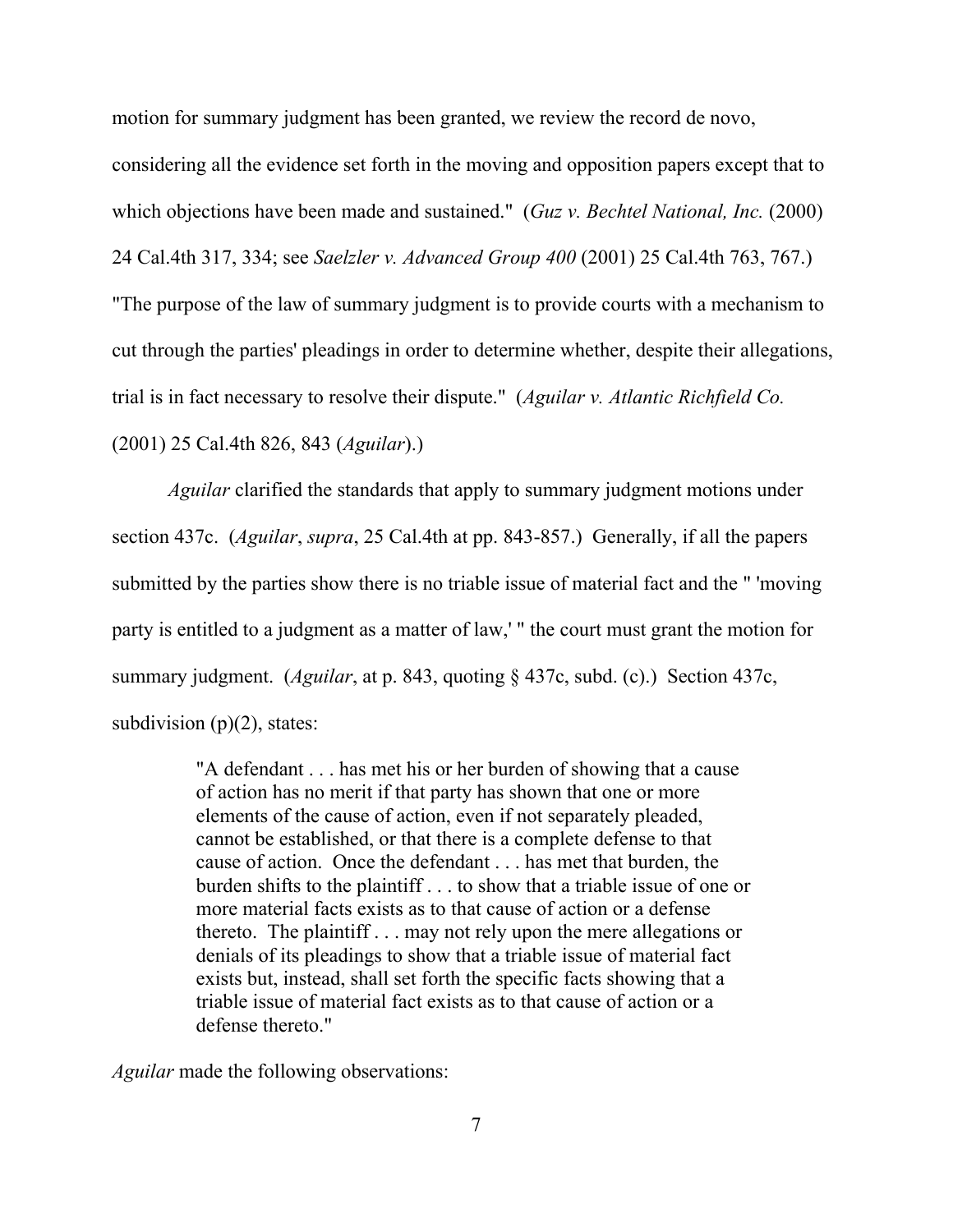"First, and generally, from commencement to conclusion, the party moving for summary judgment bears the burden of persuasion that there is no triable issue of material fact and that he is entitled to judgment as a matter of law. . . . There is a triable issue of material fact if, and only if, the evidence would allow a reasonable trier of fact to find the underlying fact in favor of the party opposing the motion in accordance with the applicable standard of proof....

"Second, and generally, the party moving for summary judgment bears an initial burden of production to make a prima facie showing of the nonexistence of any triable issue of material fact; if he carries his burden of production, he causes a shift, and the opposing party is then subjected to a burden of production of his own to make a prima facie showing of the existence of a triable issue of material fact. . . . A prima facie showing is one that is sufficient to support the position of the party in question. . . .

"Third, and generally, how the parties moving for, and opposing, summary judgment may each carry their burden of persuasion and/or production depends on *which* would bear *what* burden of proof at trial. . . . [I]f a defendant moves for summary judgment against . . . a plaintiff [who would bear the burden of proof by a preponderance of the evidence at trial], [the defendant] must present evidence that would require a reasonable trier of fact *not* to find any underlying material fact more likely than not--otherwise, *he* would not be entitled to judgment *as a matter of law*, but would have to present *his* evidence to a trier of fact." (*Aguilar*, *supra*, 25 Cal.4th at pp. 850-851, fns. omitted.)

*Aguilar* stated:

"To speak broadly, all of the foregoing discussion of summary judgment law in this state, like that of its federal counterpart, may be reduced to, and justified by, a single proposition: *If a party moving for summary judgment in any action . . . would prevail at trial without submission of any issue of material fact to a trier of fact for determination, then he should prevail on summary judgment*. In such a case, ... the 'court should grant' the motion 'and avoid a ... trial' rendered 'useless' by nonsuit or directed verdict or similar device." (*Aguilar*, *supra*, 25 Cal.4th at p. 855, italics added.)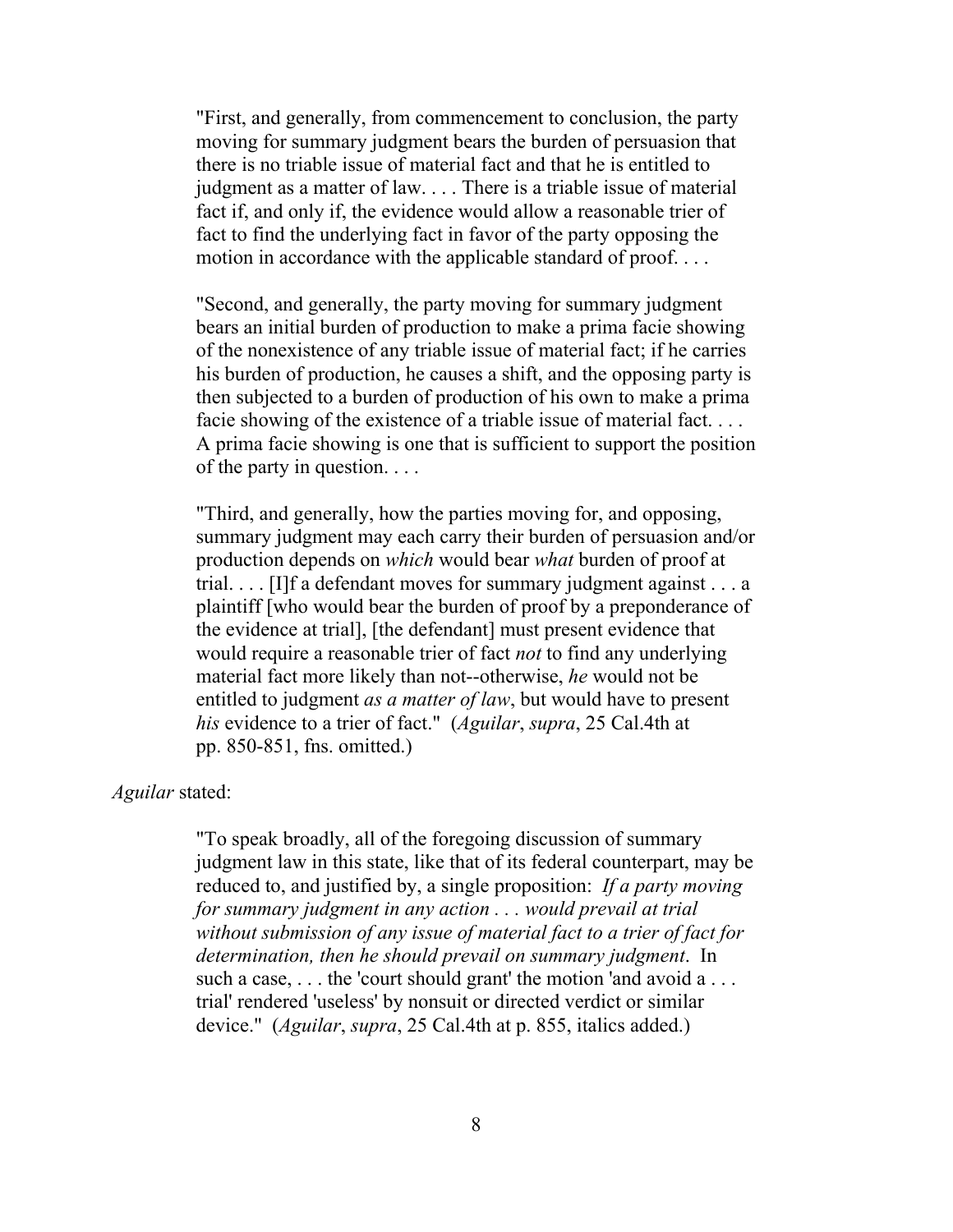"[E]ven though the court may not weigh the plaintiff's evidence or inferences against the defendants' as though it were sitting as the trier of fact, it must nevertheless determine what any evidence or inference *could show or imply to a reasonable trier of fact*. . . . In so doing, it does not decide on any finding of its own, but simply decides what finding such a trier of fact could make for itself." (*Aguilar*, *supra*, 25 Cal.4th at p. 856.) "[I]f the court determines that all of the evidence presented by the plaintiff, and all of the inferences drawn therefrom, show and imply [the ultimate fact] *only as likely as* [not] *or even less likely*, it must then grant the defendants' motion for summary judgment, even apart from any evidence presented by the defendants or any inferences drawn therefrom, because a reasonable trier of fact could not find for the plaintiff. Under such circumstances, the [factual] issue is not triable--that is, it may not be submitted to a trier of fact for determination in favor of either the plaintiff or the defendants, but must be taken from the trier of fact and resolved by the court itself in the defendants' favor and against the plaintiff." (*Id*. at p. 857, fn. omitted.)

 "On appeal, we exercise 'an independent assessment of the correctness of the trial court's ruling, applying the same legal standard as the trial court in determining whether there are any genuine issues of material fact or whether the moving party is entitled to judgment as a matter of law.' [Citation.] 'The appellate court must examine only papers before the trial court when it considered the motion, and not documents filed later. [Citation.] Moreover, we construe the moving party's affidavits strictly, construe the opponent's affidavits liberally, and resolve doubts about the propriety of granting the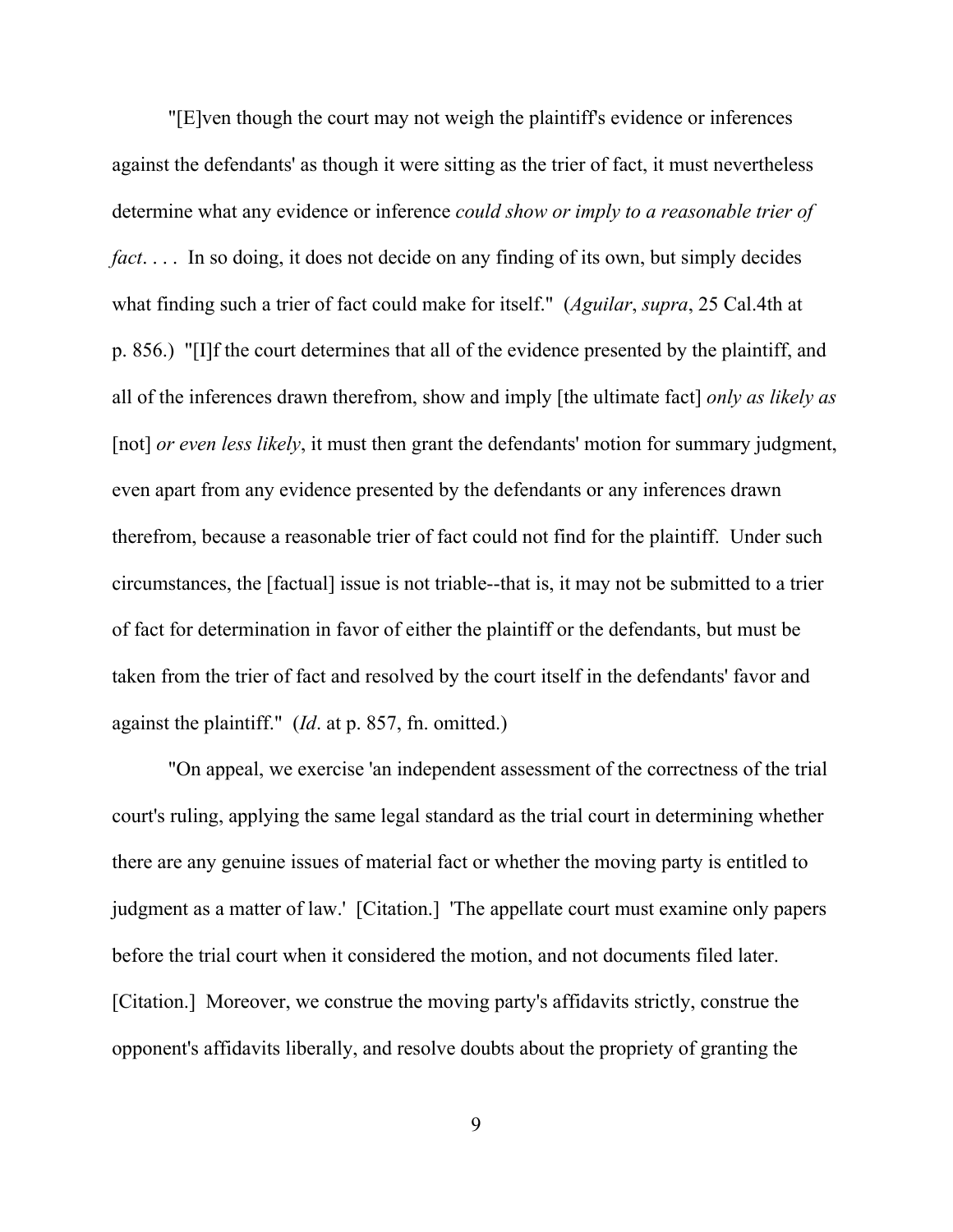motion in favor of the party opposing it.' " (*Seo v. All-Makes Overhead Doors* (2002) 97 Cal.App.4th 1193, 1201-1202.)

II

## *Corporate Liability for Punitive Damages Generally*

Punitive damages generally may be awarded to a plaintiff in a civil action only if

"the defendant has been guilty of oppression, fraud, or malice." (Civ. Code, § 3294,

subd. (a).) Corporations may be held liable for punitive damages through the malicious

acts or omissions of their employees, but only for the acts or omissions of those

employees with sufficient discretion to determine corporate policy. (*Cruz v. HomeBase*

(2000) 83 Cal.App.4th 160, 167.) Civil Code section 3294, subdivision (b), provides:

"An employer shall not be liable for damages pursuant to subdivision (a), based upon acts of an employee of the employer, unless the employer had advance knowledge of the unfitness of the employee and employed him or her with a conscious disregard of the rights or safety of others or authorized or ratified the wrongful conduct for which the damages are awarded or was personally guilty of oppression, fraud, or malice. *With respect to a corporate employer, the advance knowledge and conscious disregard, authorization, ratification or act of oppression, fraud, or malice must be on the part of an officer, director, or managing agent of the corporation*." (Italics added.)

 "Managing agents" are employees who "exercise[] substantial discretionary authority over decisions that ultimately determine corporate policy." (*White v. Ultramar, Inc.* (1999) 21 Cal.4th 563, 573 (*White*).) *White* concluded: "[T]he Legislature intended the term 'managing agent' to include only those corporate employees who exercise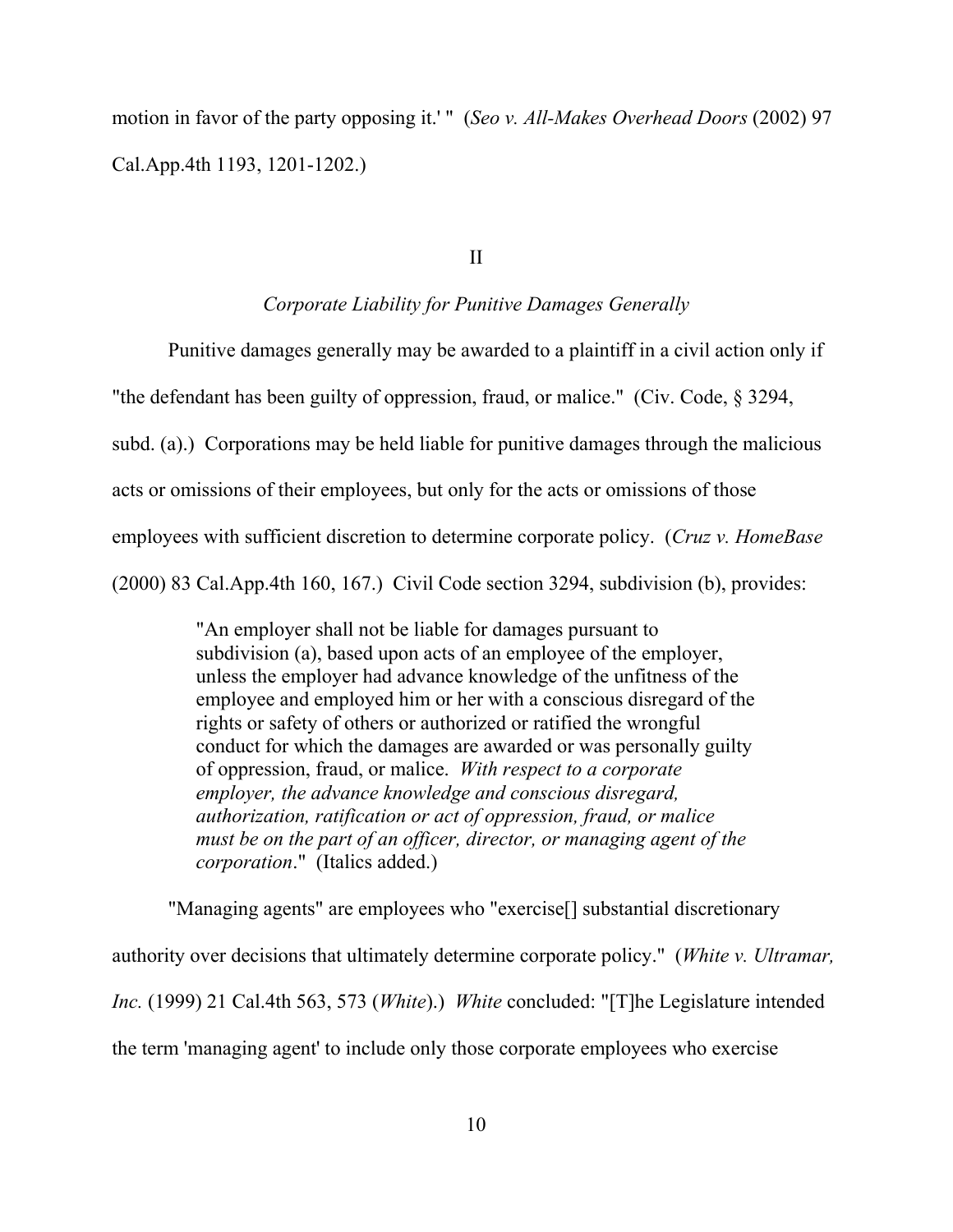substantial independent authority and judgment in their corporate decisionmaking so that their decisions ultimately determine corporate policy." (*Id*. at pp. 566-567.) "[T]o demonstrate that an employee is a true managing agent under [Civil Code] section 3294, subdivision (b), a plaintiff seeking punitive damages would have to show that the *employee exercised substantial discretionary authority over significant aspects of a corporation's business*." (*White*, at p. 577, italics added.) "The scope of a corporate employee's discretion and authority under our [managing agent] test is therefore a *question of fact* for decision on a case-by-case basis." (*Id*. at p. 567, italics added.) If there exists a triable issue of fact regarding whether a corporate employee is a managing agent under the *White* test, that factual question must be determined by the trier of fact and not the court on a motion for summary adjudication. (§ 437c, subds. (c), (f); *Aguilar*, *supra*, 25 Cal.4th at pp. 856-857; cf. *Gelfo v. Lockheed Martin Corp.* (2006) 140 Cal.App.4th 34, 63.)

## III

## *Triable Issues of Material Fact Regarding Whether Preedy and Lochner Were Managing Agents of Kiewit*

 Davis contends the trial court erred by granting Kiewit's motion for summary adjudication of her punitive damages claim because there are triable issues of material fact whether Preedy and Lochner were managing agents of Kiewit.

#### A

 In moving for summary adjudication of Davis's claim for punitive damages, Kiewit argued that none of its officers, directors, or managing agents "engaged in or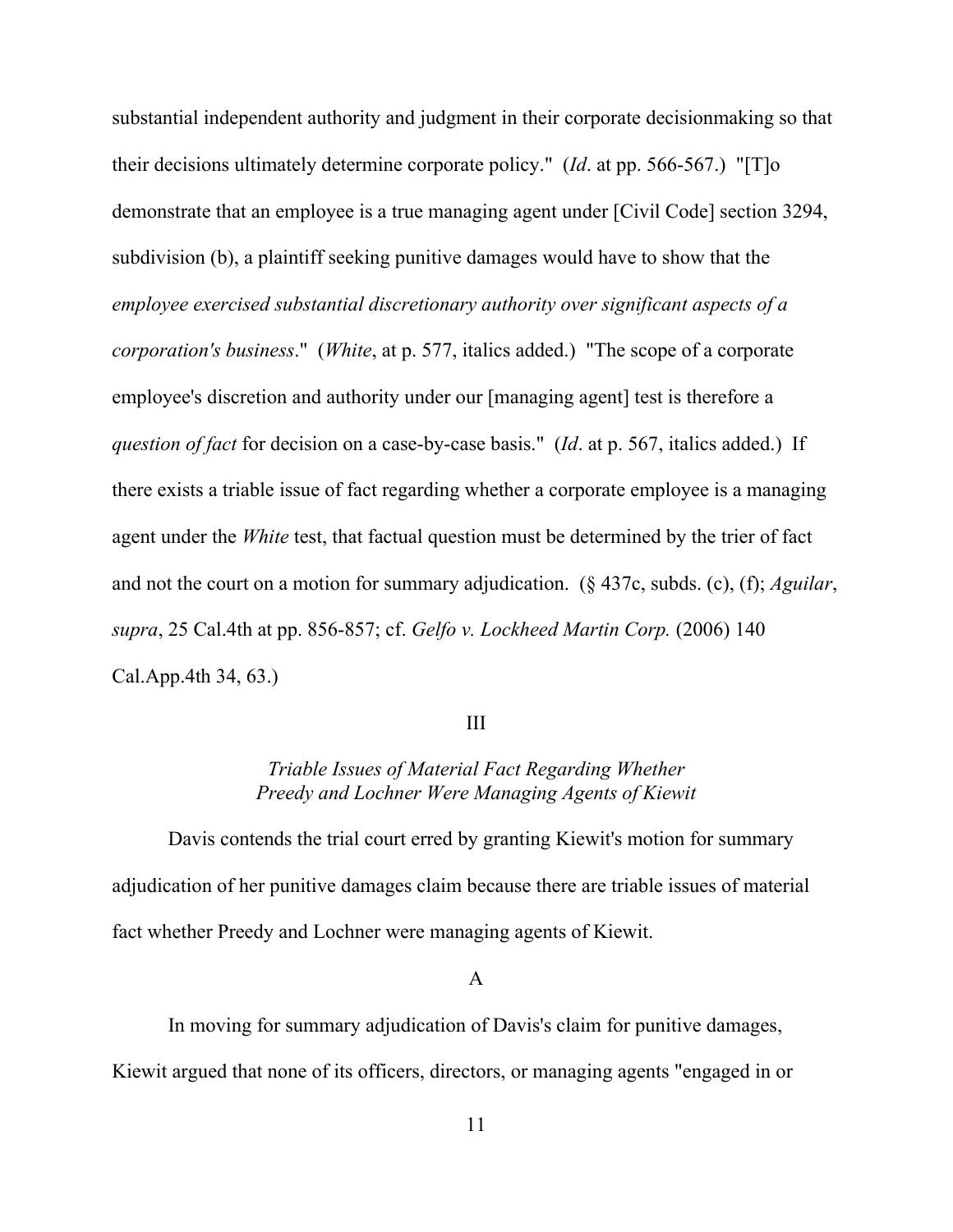ratified any oppressive, malicious, and/or fraudulent conduct against [her]." Kiewit asserted that none of the employees about whom Davis complained (e.g., Preedy and Lochner) were officers, directors, or managing agents of Kiewit. Kiewit's separate statement of undisputed material facts and the declarations of Preedy, Lochner and other employees asserted they did not determine Kiewit's corporate policy or have any substantial discretionary authority over decisions that determine its corporate policy. Kiewit's revised separate statement asserted: "None of the Kiewit managers whom [Davis] alleges engaged in or ratified malicious, fraudulent or oppressive conduct is an officer, director or managing agent of Kiewit." In his declaration in support of Kiewit's motion, Preedy stated in part:

> "17. I am not an officer or a director of Kiewit. As a Kiewit employee, I have never drafted corporate policy or had substantial discretionary authority over decisions that ultimately determine Kiewit's corporate policy. The only role that I play with respect to Kiewit's anti-harassment and EEO policies is to ensure that they are followed on the job."

In his declaration in support of the motion, Lochner stated in part:

"19. As a Kiewit employee, I have never had substantial discretionary authority over decisions that ultimately determine Kiewit's corporate policy. I do not write or recommend implementation of any human resources policies and procedures."

In opposition to Kiewit's motion for summary adjudication, Davis argued Preedy

and Lochner were managing agents of Kiewit. She submitted declarations and other

evidence supporting her assertion that Preedy and Lochner were managing agents of

Kiewit. She also submitted a separate statement of disputed and additional material facts.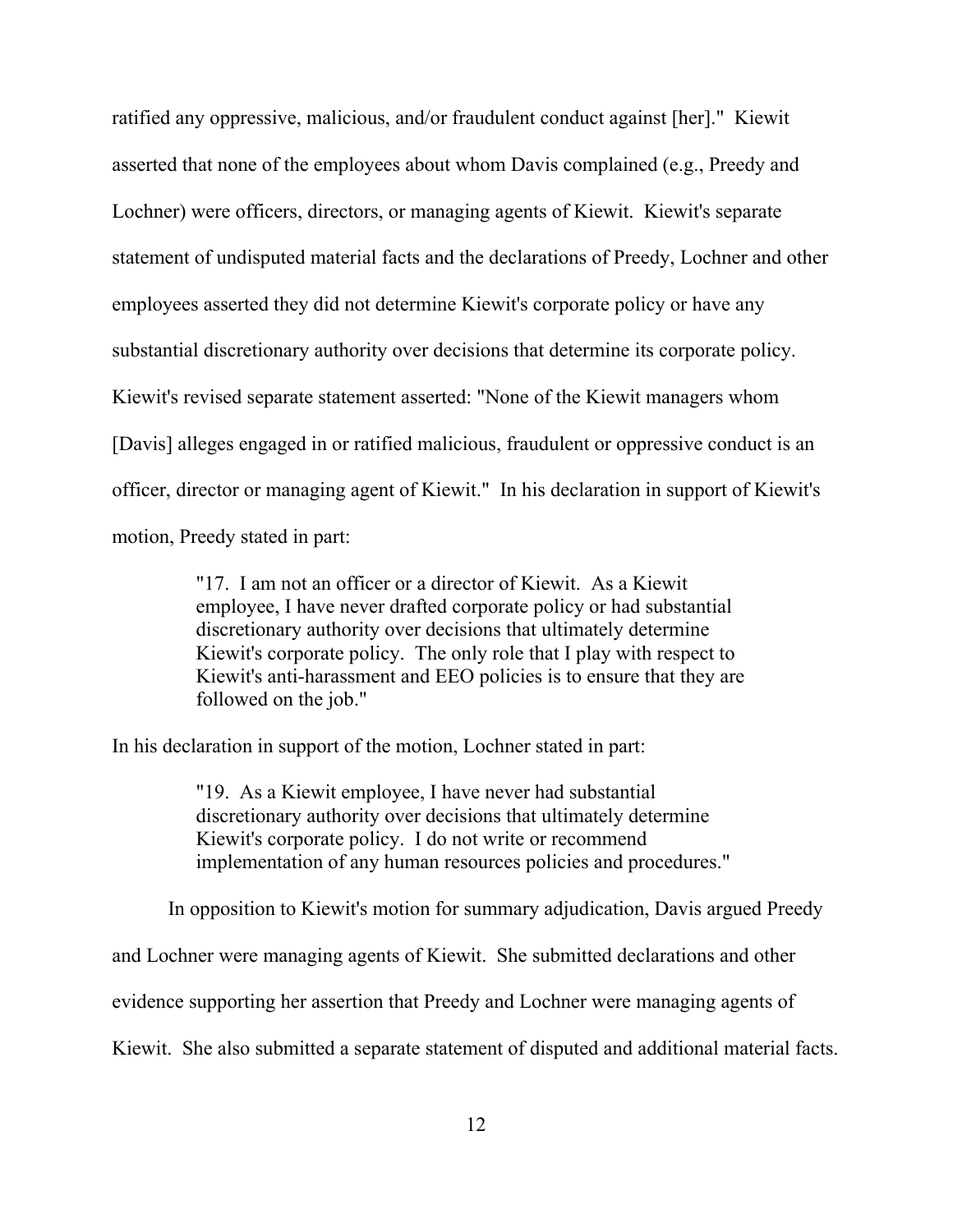Her separate statement disputed Kiewit's assertion that none of its managers involved in the matter were officers, directors, or managing agents. Davis asserted Preedy was Kiewit's top management employee in charge of the \$170 million Project and all other Kiewit managers on the Project reported to him. Citing Preedy's declaration and excerpts from his deposition transcript, she asserted Preedy's duties included interfacing with stakeholders on the Project, contract administration, operations and personnel oversight, and making sure the Project was completed according to the contract. She asserted: "As the project manager, [Preedy] had broad discretion relating to personnel issues and the allocation of resources to meet project goals." She also asserted he had the discretion to allow the use and possession of alcohol on the AAC by Kiewit's employees despite its written corporate policy prohibiting it on the job site. Citing reasonable inferences from her statement of additional disputed facts, Davis asserted Preedy had the authority and discretion to not initiate an investigation into the portable toilet incident despite Kiewit's written policy requiring an immediate investigation by a trained employee or third party investigator.

 Davis also asserted Lochner was Kiewit's EEO officer and was responsible for administering its policies for prevention of discrimination, retaliation, and harassment based on gender and other protected classes for its entire Northwest District, including California. Also, she asserted all on-site EEO officers were trained to send all concerns about policy violations to Lochner. She asserted Lochner conducted training and

13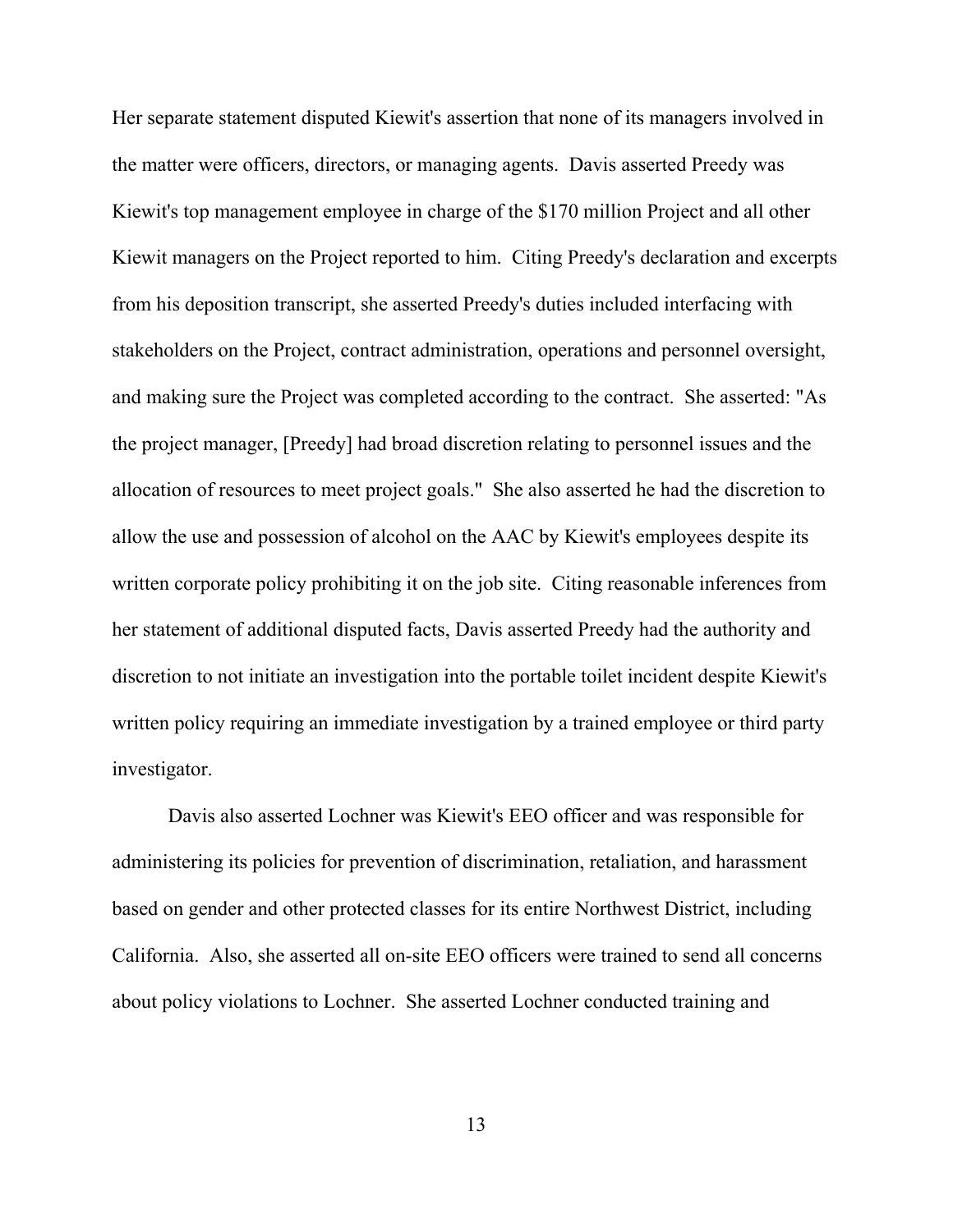conducted or oversaw Kiewit's investigations relating to alleged discrimination, retaliation, or harassment.

 In her statement of additional material facts, Davis asserted Kiewit did not conduct an investigation into the portable toilet incident and cited excerpts from deposition transcripts of four Kiewit employees. Lochner stated at his deposition that no investigation was conducted regarding the pornographic material in the portable toilet. Melanie Peterson, Kiewit's on-site EEO officer for the Project, stated at her deposition that she was not involved in and was unaware of any investigation regarding the pornographic material in the portable toilet. Likewise, Dave Hunt, Kiewit's day shift foreman on the Project, stated at his deposition that he did not investigate and was unaware of any investigation regarding the pornographic material in the portable toilet.

 In reply, Kiewit argued it had "produced undisputed evidence that neither Mr. Preedy nor Mr. Lochner is a managing agent." In support of its argument, Kiewit cited its original separate statement in which it asserted that none of its managers involved in the matter were officers, directors, or managing agents of Kiewit.2 In support of that asserted undisputed fact, Kiewit cited the declarations of Preedy and Lochner, as quoted above. Kiewit argued that Davis did not successfully dispute its asserted undisputed fact by describing the job functions of Preedy and Lochner because the determination of whether an employee is a managing agent is not determined solely based on the employee's hierarchy in the corporation. Kiewit responded to Davis's

 $\overline{a}$ 

<sup>2</sup> That assertion was restated in Kiewit's revised separate statement.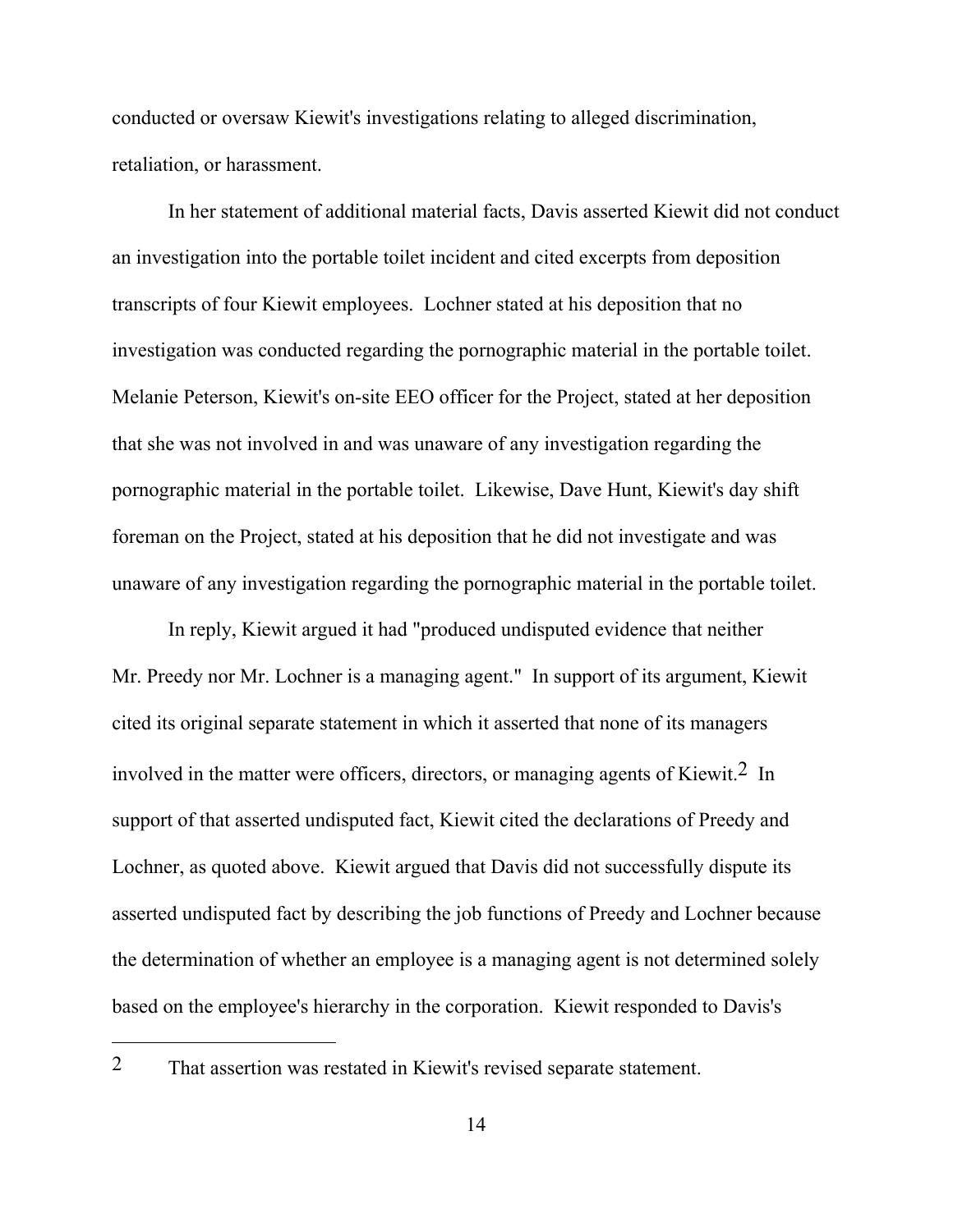statement of additional material facts, disputing her assertion that no investigation was conducted regarding the portable toilet incident. Kiewit presumably conceded Davis's description of the job duties and responsibilities of Preedy and Lochner, admitting the truth of their deposition testimony regarding their job duties and responsibilities.

 Following arguments of counsel, the trial court granted Kiewit's motion for summary adjudication on Davis's claim for punitive damages, concluding that "[she] cannot recover punitive damages as a matter of law because no officer, director or managing agent of Kiewit engaged in or ratified any oppressive, malicious and/or fraudulent conduct against [her]. (Revised Separate Statement of Undisputed Facts, UF Nos. 123-124.)"

#### B

*Preedy*. In moving for summary adjudication on the punitive damages issue, Kiewit had the initial burden of production to make a prima facie showing of the nonexistence of any triable issue of material fact. Accordingly, Kiewit had the initial burden to produce sufficient evidence to make a prima facie showing that there were no triable issues regarding whether Preedy and Lochner (or any other Kiewit managers or employees involved in the incident) were managing agents of Kiewit. Kiewit argued it was undisputed that Preedy was not a managing agent of Kiewit. Kiewit's separate statement and Preedy's declaration asserted he did not determine its corporate policy or have any substantial discretionary authority over decisions that determine its corporate policy. Preedy stated in his declaration: "As a Kiewit employee, *I have never* drafted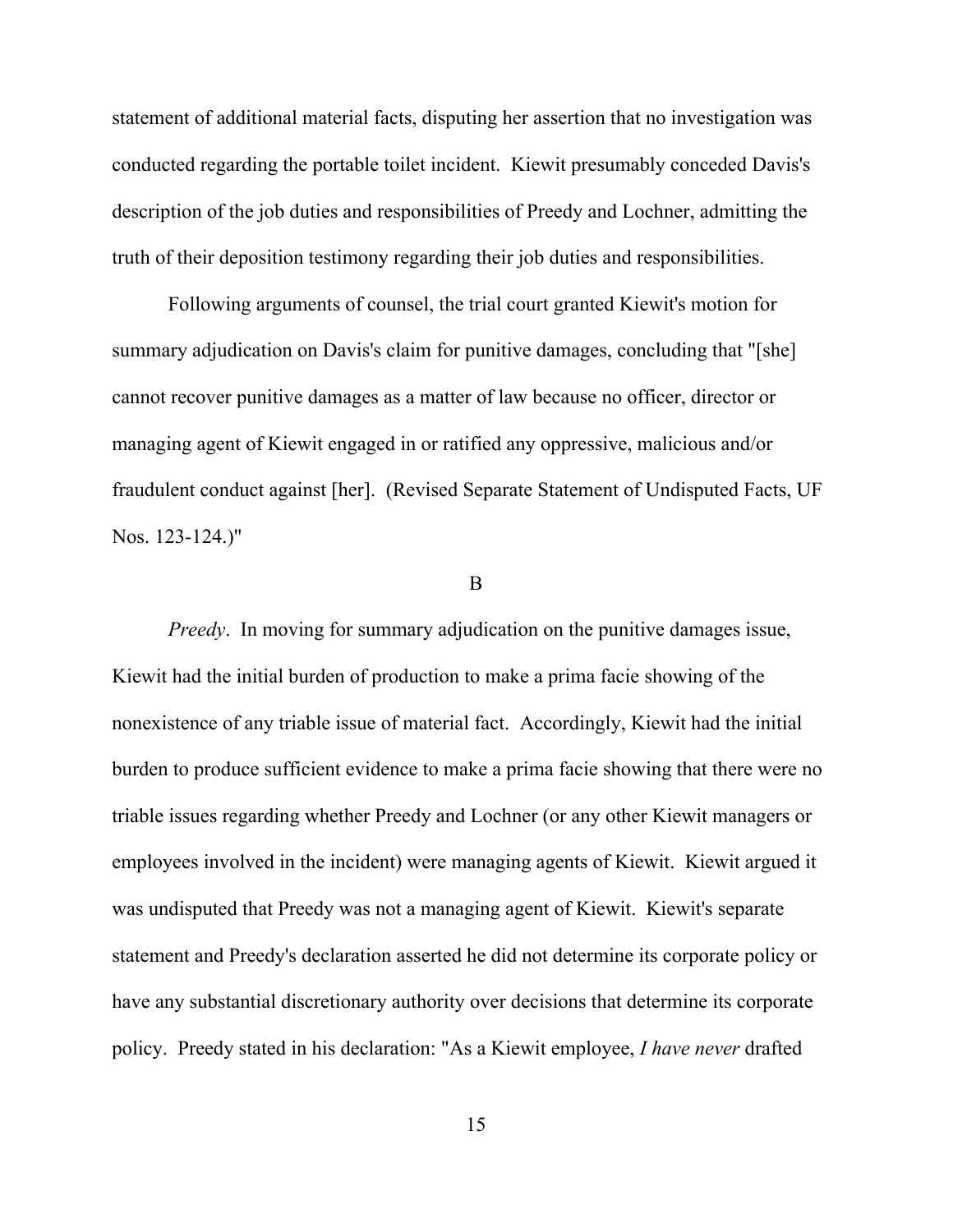corporate policy or *had substantial discretionary authority over decisions that ultimately determine Kiewit's corporate policy*. The only role that I play with respect to Kiewit's anti-harassment and EEO policies is to ensure that they are followed on the job." (Italics added.) However, the language italicized above states a legal conclusion by simply parroting the *White* standard. In *White*, the California Supreme Court stated "managing agents" are employees who "exercise[] *substantial discretionary authority over decisions that ultimately determine corporate policy*." (*White*, *supra,* 21 Cal.4th at p. 573, italics added.) Kiewit cannot satisfy its initial burden of production of *evidence* by making a conclusory statement of *law*, whether directly or through a declaration of one of its employees (e.g., Preedy). Kiewit had the initial burden to produce sufficient *evidence* to make a prima facie showing that there was no triable issue regarding whether Preedy was a managing agent of Kiewit. We conclude Kiewit, by simply restating the applicable legal standard under *White* for the determination of whether Preedy was its managing agent, did not satisfy its initial burden of production.

 Furthermore, to the extent Kiewit also relies on Preedy's additional statements that he did not draft Kiewit's corporate policies and only ensured that its anti-harassment and EEO policies were followed on the job, that statement was insufficient to satisfy Kiewit's initial burden of production to make a prima facie showing that Preedy was not its managing agent. Preedy's declaration did not contain a sufficient description of his job duties and responsibilities and the nature and extent of his authority and discretion as the Project's manager, as well as his exercise of that authority and discretion, to support a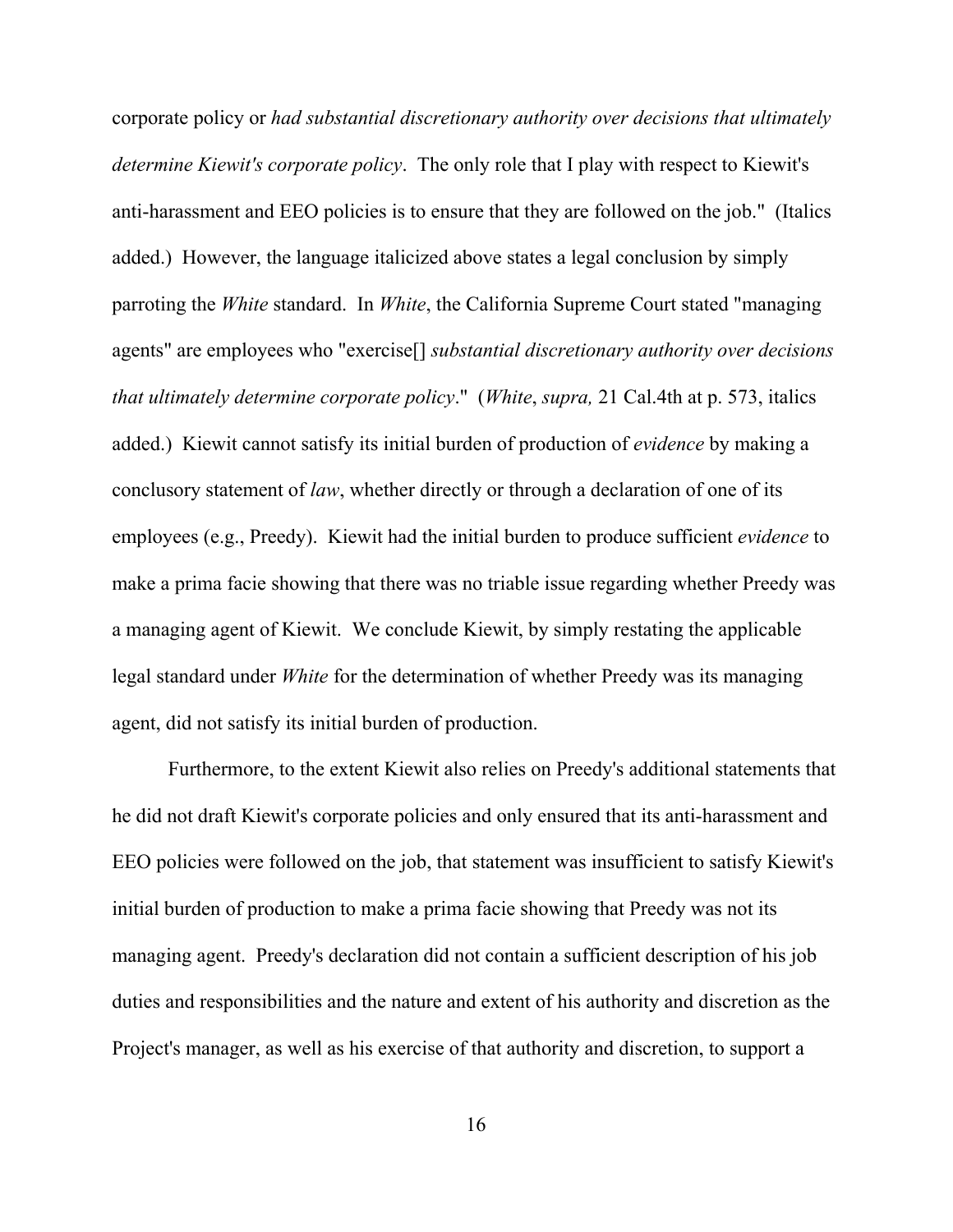reasonable inference that he did not "*exercise*[] *substantial discretionary authority over significant aspects of* [Kiewit's] *business*." (*White, supra*, 21 Cal.4th at p. 577, italics added.) Accordingly, we conclude Kiewit did not carry its initial burden of production to make a prima facie showing that Preedy was not its managing agent. Therefore, the trial court erred by concluding there was no triable issue of material fact whether Preedy was a managing agent of Kiewit.

 In any event, assuming arguendo that Kiewit carried its initial burden of production to make a prima facie showing that Preedy was not its managing agent, we nevertheless conclude Davis carried her burden to produce sufficient evidence to make a prima facie showing of the existence of a triable issue of material fact regarding whether Preedy was a managing agent of Kiewit. Without restating all of the evidence discussed above, Davis submitted sufficient evidence directly showing, or supporting a reasonable inference, that Preedy "*exercised substantial discretionary authority over significant aspects of* [Kiewit's] *business*." (*White*, 21 Cal.4th at p. 577, italics added.) Preedy, as the Project's manager, was Kiewit's top on-site manager. He had the responsibility to oversee and manage the \$170 million project, including over 100 Kiewit employees working on the site. Preedy's duties included interfacing with stakeholders on the Project, contract administration, operations and personnel oversight, and making sure the Project was completed according to the contract. In performing those duties, a trier of fact could reasonably infer he exercised substantial authority and discretion regarding a broad range of issues involving the Project, including compliance with Kiewit's policies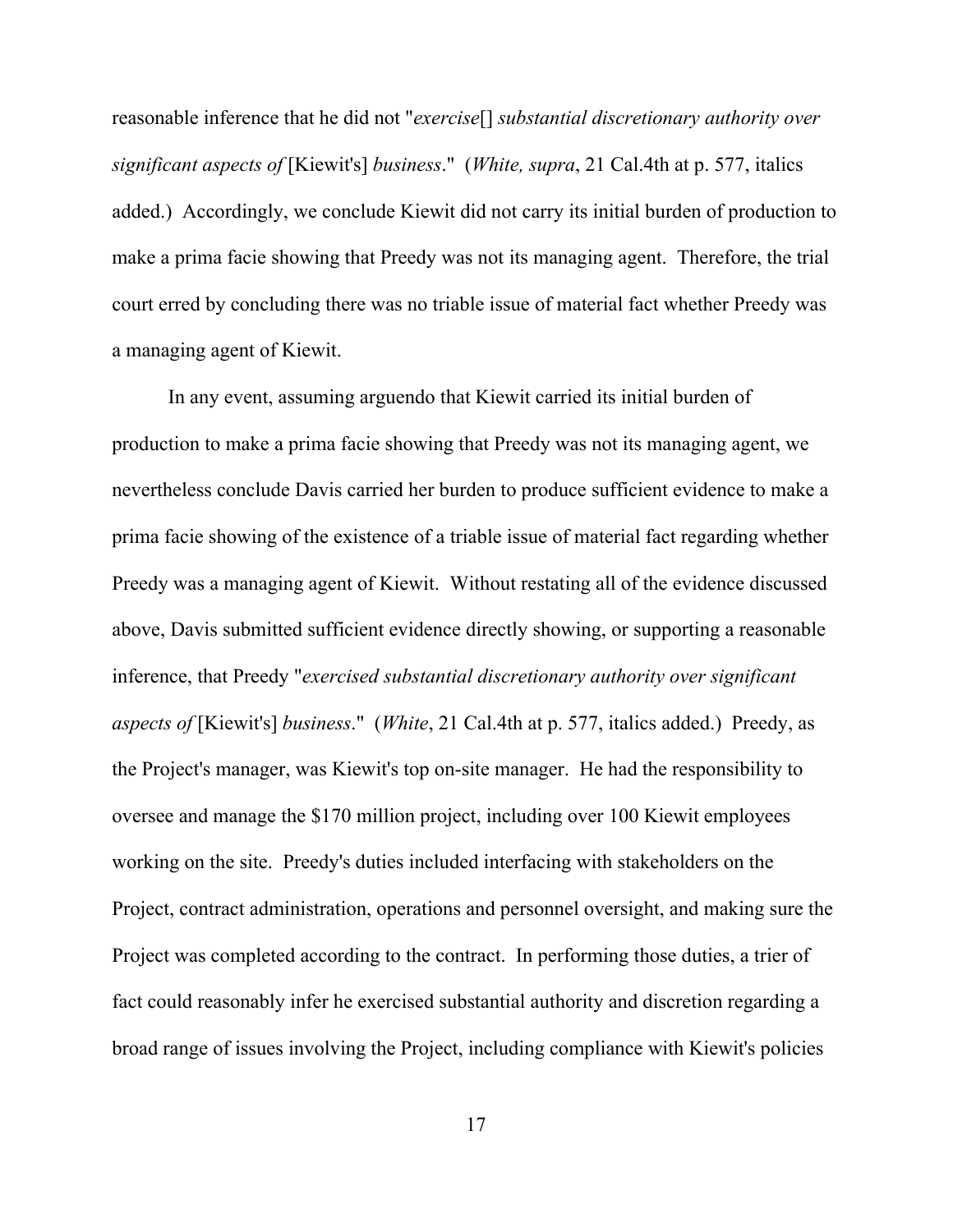and the hiring, supervision, and laying off of Project employees. Absent evidence showing that management of a \$170 million project with supervision of 100 employees is an insignificant part of Kiewit's business, a trier of fact could reasonably infer from the above evidence that Preedy "exercised substantial discretionary authority over significant aspects of [Kiewit's] business" and therefore was a managing agent of Kiewit. (*Ibid*.)

 Although it is generally true, as Kiewit asserts, that an employee's hierarchy in a corporation is not necessarily determinative of his or her status as a managing agent of a corporation, evidence showing an employee's hierarchy and job duties, responsibilities, and authority may be sufficient, absent conclusive proof to the contrary, to support a reasonable inference by a trier of fact that the employee is a managing agent of a corporation. In the circumstances of this case, we conclude Davis presented sufficient evidence to make a prima facie showing that Preedy was a managing agent of Kiewit and therefore there was a triable issue of material fact that precluded summary adjudication for Kiewit on her punitive damages claim.

 None of Kiewit's cited cases are apposite to this case or otherwise persuade us there is no triable issue of fact whether Preedy was its managing agent. (See, e.g., *Cruz v. HomeBase*, *supra*, 83 Cal.App.4th at p. 168 [reversing punitive damages award because single store's security supervisor who supervised only a few employees was not a managing agent of corporation]; *Kelly-Zurian v. Wohl Shoe Co.* (1994) 22 Cal.App.4th 397, 406, 421 [upholding jury's finding that local administrator who supervised only two employees was not a managing agent of corporation].) On the contrary, the weight of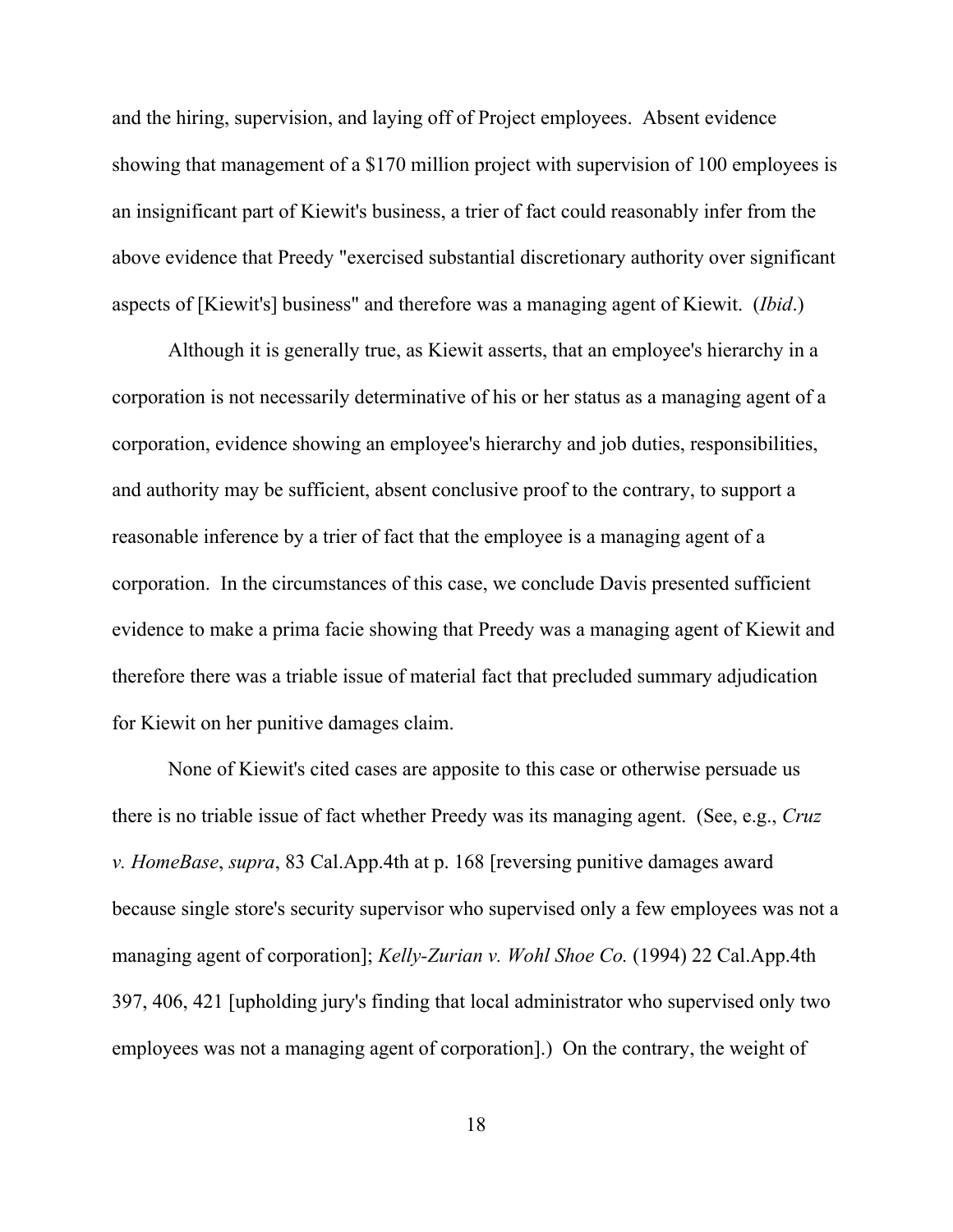case law appears to support a reasonable inference that Preedy was, in the circumstances of this case, a managing agent of Kiewit. (See, e.g., *White*, *supra*, 21 Cal.4th at pp. 577- 578 [because supervision of eight retail stores and 65 employees was a significant aspect of corporation's business, zone manager who supervised those stores and exercised significant discretionary authority affecting those stores and company policy was a managing agent of corporation]; *Major v. Western Home Ins. Co.* (2009) 169 Cal.App.4th 1197, 1220-1221 [substantial evidence supported jury's finding that regional insurance claims manager who managed 35 claims employees and exercised discretionary authority to pay or deny claims was a managing agent of the corporation]; *Hobbs v. Bateman Eichler, Hill Richards, Inc.* (1985) 164 Cal.App.3d 174, 193 [manager of single branch office of securities brokerage firm was a managing agent of corporation because he was responsible for supervision of office's 8,000 accounts to ensure they were not being churned].)

 Because there is a triable issue of material fact regarding whether Preedy was a managing agent of Kiewit, the trial court erred by granting Kiewit's motion for summary adjudication of Davis's punitive damages claim.

#### C

*Lochner*. First, as we concluded above regarding Preedy, Kiewit did not carry its initial burden of production to make a prima facie showing that there was no triable issue regarding whether Lochner was a managing agent of Kiewit. Kiewit's separate statement and Lochner's declaration asserted he did not determine its corporate policy or have any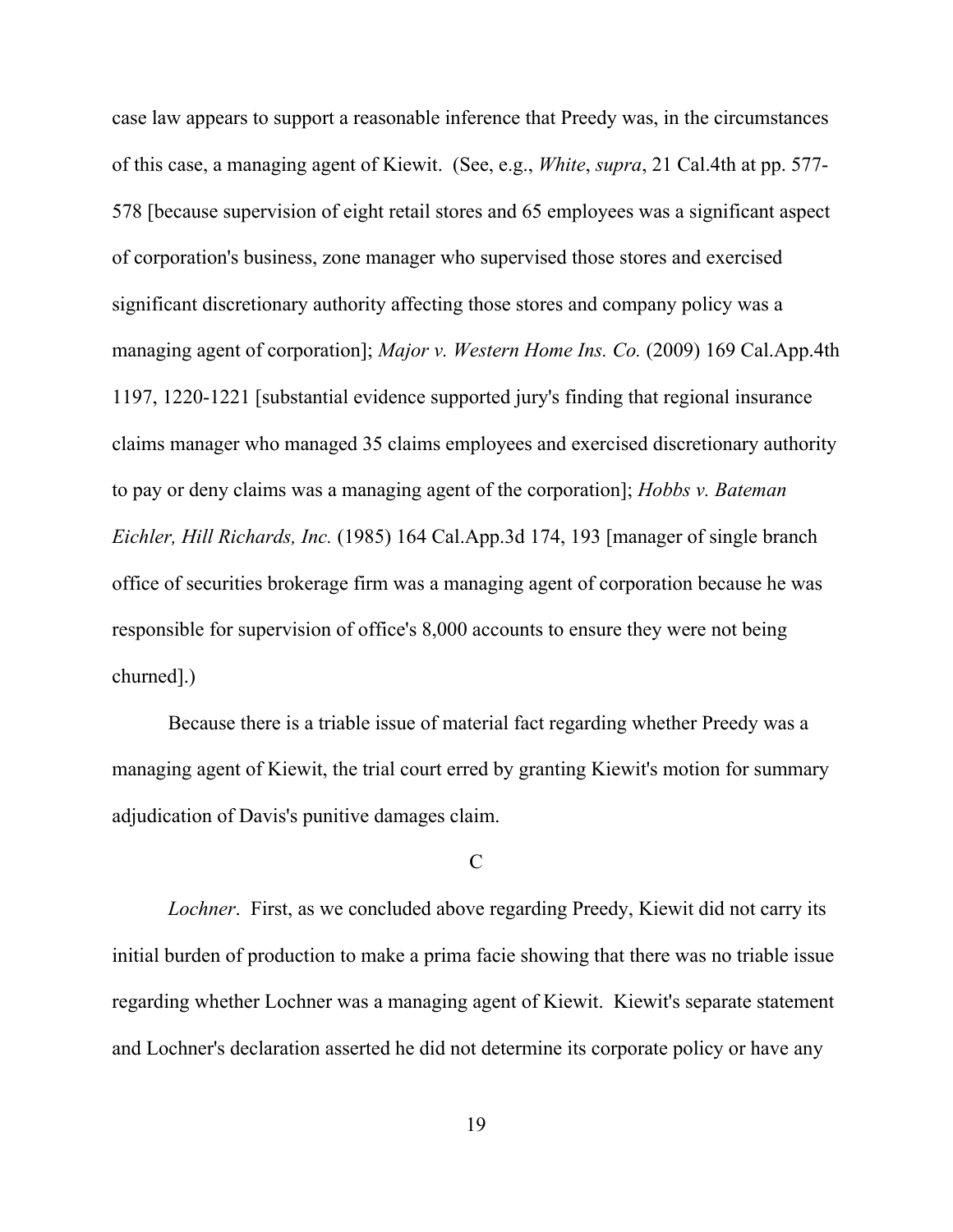substantial discretionary authority over decisions that determine its corporate policy. Lochner stated in his declaration: "As a Kiewit employee, *I have never had substantial discretionary authority over decisions that ultimately determine Kiewit's corporate* 

*policy*. I do not write or recommend implementation of any human resources policies and procedures." (Italics added.) However, the language italicized above states a legal conclusion by simply parroting the *White* standard. In *White*, the California Supreme Court stated that "managing agents" are employees who "exercise[] *substantial discretionary authority over decisions that ultimately determine corporate policy*."

(*White*, *supra,* 21 Cal.4th at p. 573, italics added.) Kiewit cannot satisfy its initial burden of production of *evidence* by making a conclusory statement of *law*, whether directly or through a declaration of one of its employees (e.g., Lochner). Kiewit had the initial burden to produce sufficient *evidence* to make a prima facie showing that there was no triable issue regarding whether Lochner was a managing agent of Kiewit. We conclude that Kiewit, by simply restating the applicable legal standard under *White* for the determination of whether Lochner was its managing agent, did not satisfy its initial burden of production.

 Furthermore, to the extent Kiewit also relies on Lochner's additional statements that he did not write or recommend implementation of any of Kiewit's human resources policies and procedures, that statement was insufficient to satisfy Kiewit's initial burden of production to make a prima facie showing that Lochner was not its managing agent. Lochner's declaration did not contain a sufficient description of his job duties and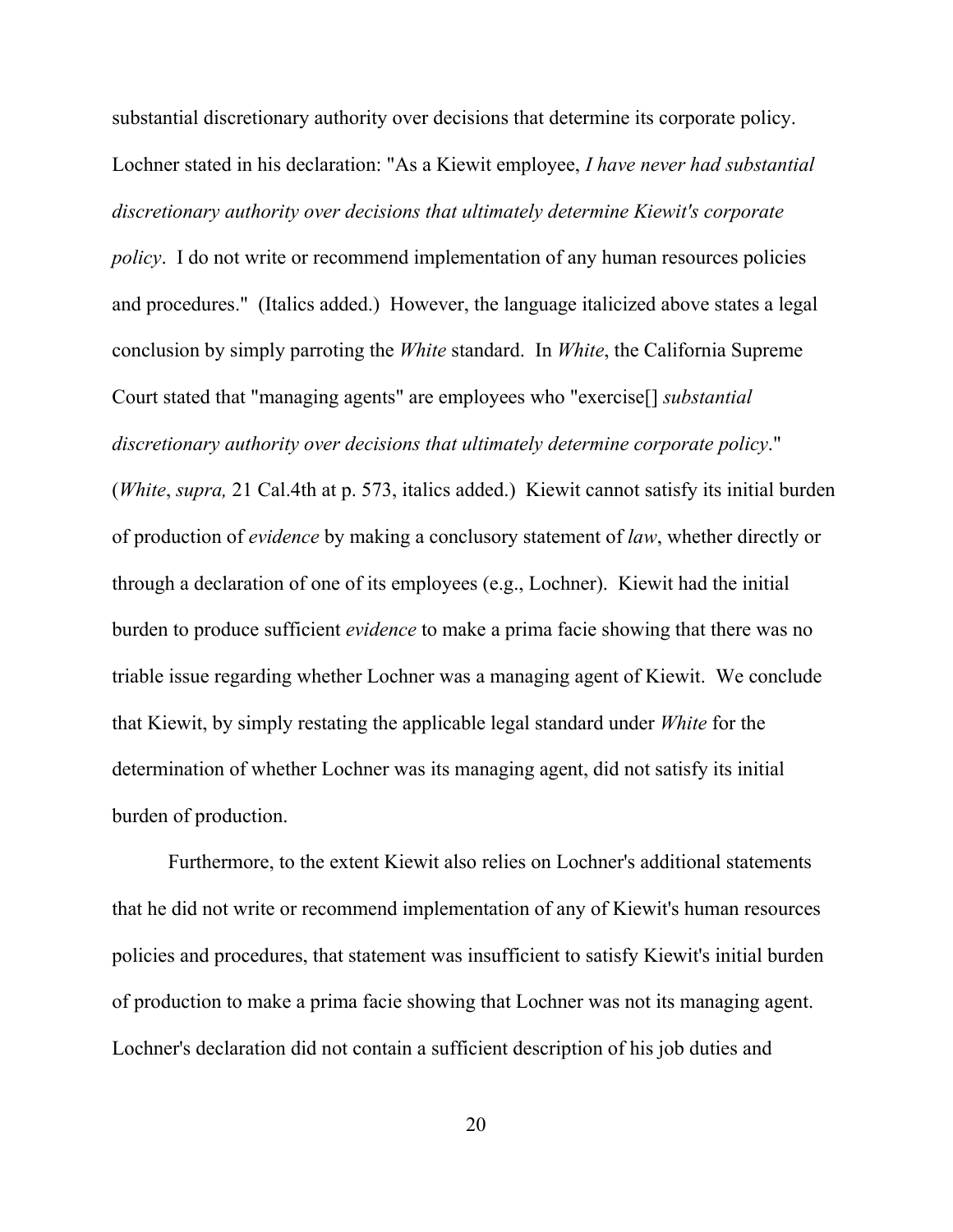responsibilities and the nature and extent of his authority and discretion, as well as his exercise of that authority and discretion, to support a reasonable inference that he did not "*exercise*[] *substantial discretionary authority over significant aspects of* [Kiewit's] *business*." (*White, supra*, 21 Cal.4th at p. 577, italics added.) Accordingly, we conclude Kiewit did not carry its initial burden of production to make a prima facie showing that Lochner was not its managing agent. Therefore, the trial court erred by concluding there was no triable issue of material fact whether Lochner was a managing agent of Kiewit.

 In any event, assuming arguendo that Kiewit carried its initial burden of production to make a prima facie showing that Lochner was not its managing agent, we nevertheless conclude Davis carried her burden of production to make a prima facie showing there is a triable issue of fact regarding whether Lochner was a managing agent of Kiewit. Based on the evidence submitted by the parties, a trier of fact could reasonably find Lochner was a managing agent of Kiewit. Lochner, as Kiewit's EEO officer, had the duties and responsibilities to enforce its policies against discrimination, retaliation, and harassment based on gender and other protected classes. A trier of fact could therefore reasonably infer he had the authority and discretion regarding enforcement of those policies because he did not conduct, or direct anyone else to conduct, an investigation regarding the portable toilet incident. In his declaration, Lochner stated, as Kiewit's district EEO officer, he was responsible for administering Kiewit's policies that prevent discrimination, retaliation, and harassment based on gender and other protected groups for the Northwest District. Lochner stated he "conducted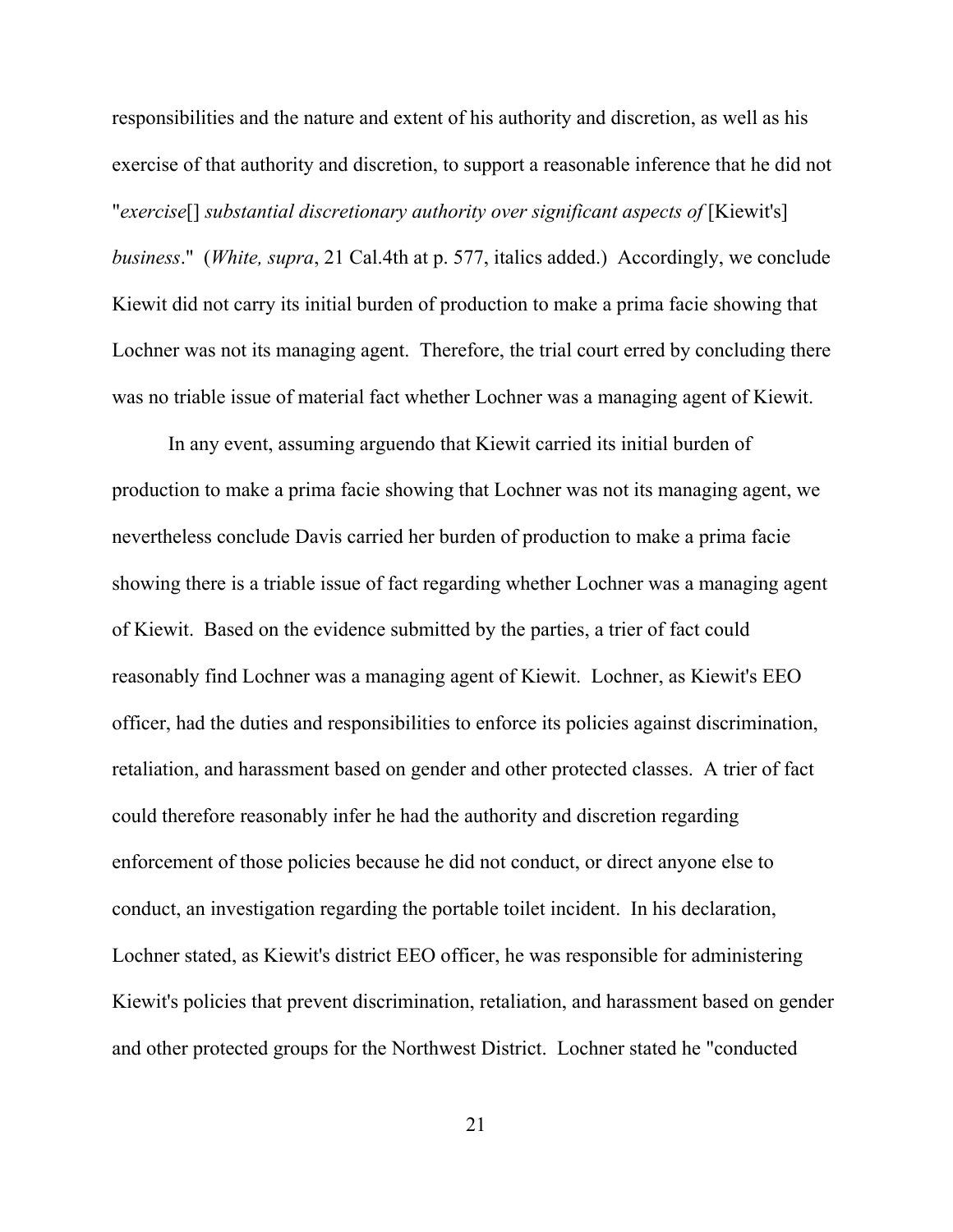training for staff employees (supervisory personnel); took and responded to employee complaints about EEO and other issues; and conducted or oversaw investigations regarding a variety of employee relations issues including alleged discrimination, retaliation and/or harassment."

 Kiewit's policy manual set forth its EEO policy and described, in part, the responsibilities of its EEO officer (i.e., Lochner) as follows:

> "The responsibilities of [Kiewit's] EEO Officer or his designates shall include, but not necessarily be limited to: The administration and coordination of the Affirmative Action Program, the investigation of any complaint of discrimination and the implementation of any necessary corrective action, the dissemination of the EEO Policy and Affirmative Action Program, the periodic review of [Kiewit's] employment records and practices to assure that [Kiewit's] Affirmative Action Program and EEO Policy [are] being administered on a nondiscriminatory basis and the initiation, as necessary, of changes to the Affirmative Action Program and/or [Kiewit's] employment policies."

Based on those descriptions of Lochner's position, a trier of fact could reasonably infer he had authority and discretion in making, interpreting, and applying Kiewit's EEO policies on a corporation-wide basis and therefore had authority and discretion to make decisions that ultimately determine corporate policy. (*White*, *supra*, 21 Cal.4th at pp. 566-567, 577.) Furthermore, a trier of fact could reasonably infer that, despite the fear Davis expressed to him regarding possible retaliation for her reporting of the portable toilet issues, Lochner exercised his authority and discretion to not enforce Kiewit's policy against retaliation and/or to protect her from retaliation and, in so doing, exercised authority that resulted in the ad hoc formulation of corporate policy. (*Egan v. Mutual of*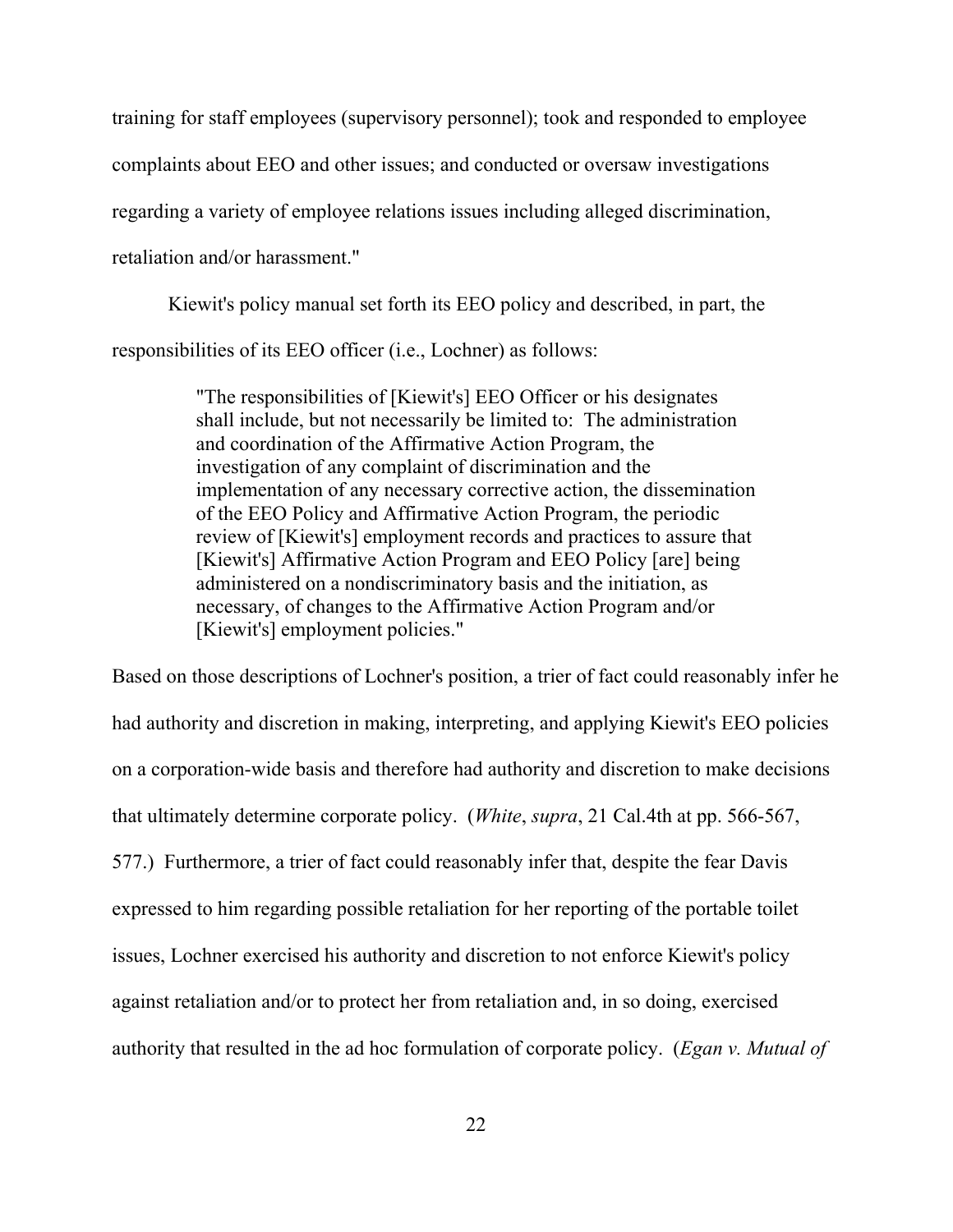*Omaha Ins. Co.* (1979) 24 Cal.3d 809, 823.) We conclude there is a triable issue of fact regarding whether Lochner was a managing agent of Kiewit. Therefore, based on this additional ground, the trial court erred by granting Kiewit's motion for summary adjudication of Davis's claim for punitive damages.<sup>3</sup>

### DISPOSITION

 The judgment is reversed to the extent it denied Davis's claim for punitive damages and the matter is remanded for further proceedings. In all other respects, the judgment is affirmed. On remand, the trial court is directed to vacate its order granting Kiewit's motion for summary adjudication of the claim for punitive damages, issue a new order denying that motion, and conduct further proceedings consistent with this opinion. Davis shall recover her costs on appeal.

McDONALD, J.

WE CONCUR:

NARES, Acting P. J.

IRION, J.

<sup>3</sup> Because we dispose of this appeal based on the above grounds, we need not address Davis's alternative contentions in support of her challenge to the trial court's order granting Kiewit's motion for summary adjudication of her punitive damages claim.